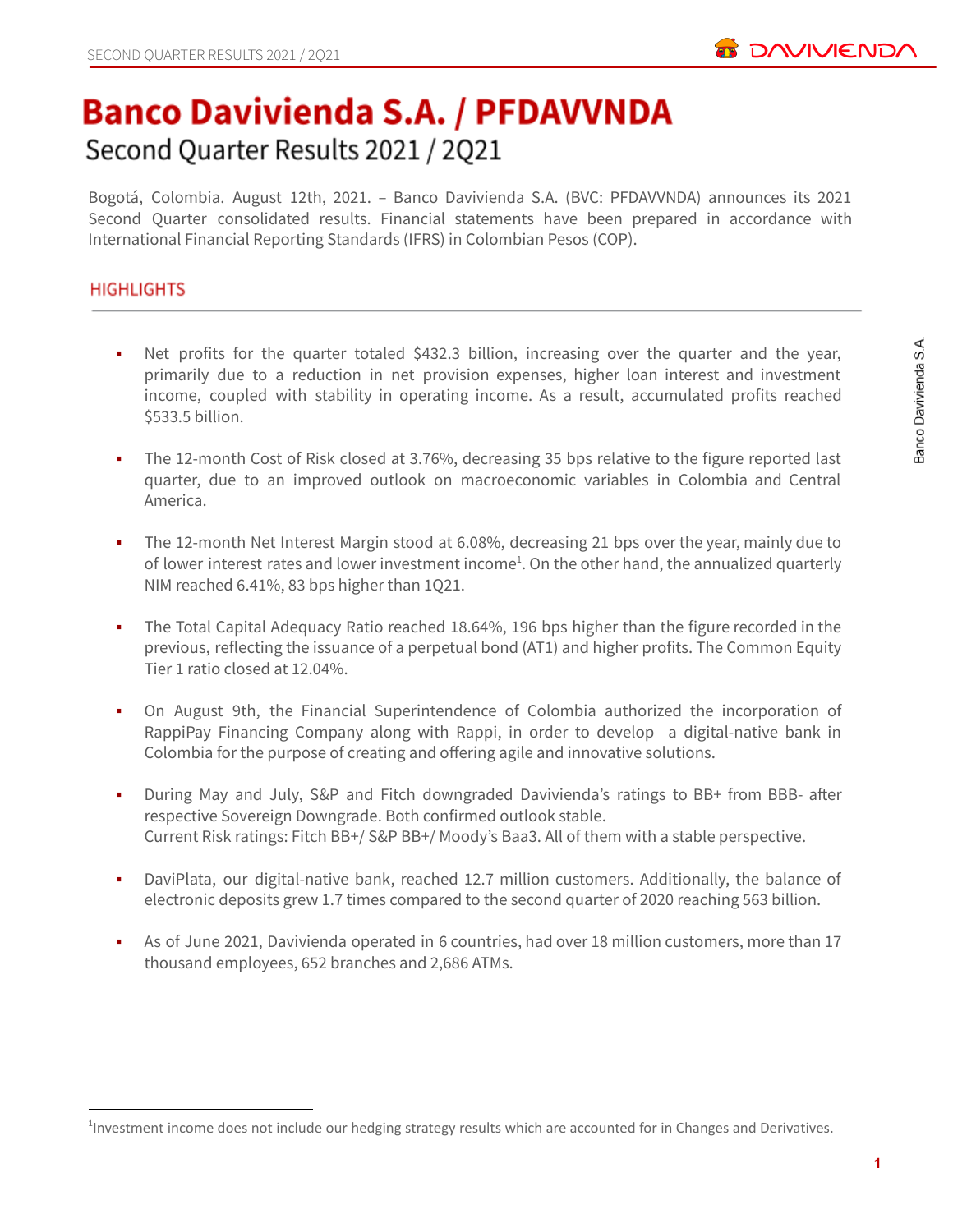# **ECONOMIC ENVIRONMENT COLOMBIA**

During the second quarter of the year, most economies around the world grew significantly. For instance, the US economy experienced a 12.2% annual growth rate in the second quarter of the year, which starkly contrasts to the 9.1% drop recorded in the second quarter of 2020. In China, the GDP grew by 7.9% over the same period. Meanwhile, the eurozone recorded a 13.7% increase in GDP growth.

Oil prices continued on a recovery path throughout the second quarter of the year, although at a more moderate pace. Brent crude oil prices averaged USD 68.9, compared to USD 61.03 in the previous quarter. This trend is still driven by higher demand for crude oil and by OPEC countries' efforts to limit supply.

In Colombia, the Economic Activity Index recorded a 21.09% increase in domestic economic activity during the April-May period of this year, compared to the same period last year, when it dropped 18.22%. Therefore, it is reasonable to conclude that the economy had regained lost ground.

Inflation closed the second quarter with an annual rate of 3.63%, a sharp jump from the historic low figure recorded at the end of the previous quarter. National protests, especially road blockades and damages to the poultry production chain had a significant impact, as did an increase in input prices worldwide, which have been exerting considerable cost pressures.

On May 19, Standard and Poor's announced its decision to cut Colombia's long-term foreign currency rating from BBB- to BB+ and assigned it a stable outlook, while the long-term local currency rating was downgraded from BBB to BBB-. On July 9, Fitch Ratings took the same rating action downgrading Colombia's Long-Term Foreign-Currency and Local Currency to 'BB+' from 'BBB-'. The Outlook was revised to Stable from Negative.

Colombia's Government ratified its fiscal deficit target for 2021 at 8.6% of GDP. This decision contemplates using resources from the Emergency Mitigation Fund that were not spent in 2020 and resources for the partial financing of social programs to assist the vulnerable population and to advance measures aimed at stimulating economic recovery in 2021. For 2022, the Government deficit target was set at 7.0% of GDP, which is 1.7% lower than the 2021 target. Finally, figures released by the Tax and Customs Administration (DIAN) indicate that gross tax collections amounted to \$43.7 trillion in the second quarter of the year, increasing by 22.9% compared to the same period of the previous year, resulting in a total year-to-date collection figure of \$85 trillion.

The COP - USD exchange rate continued to increase during the second quarter of the year, in line with the rising trend experienced since the beginning of the year. The average exchange rate for the second quarter was \$3,690.9, higher than the \$3,552.8 average recorded in the first quarter. This trend is even more notable given that the exchange rate recorded on the last day of June was \$3,756.6. It is a noteworthy fact that this exchange rate performance occurred despite higher oil prices.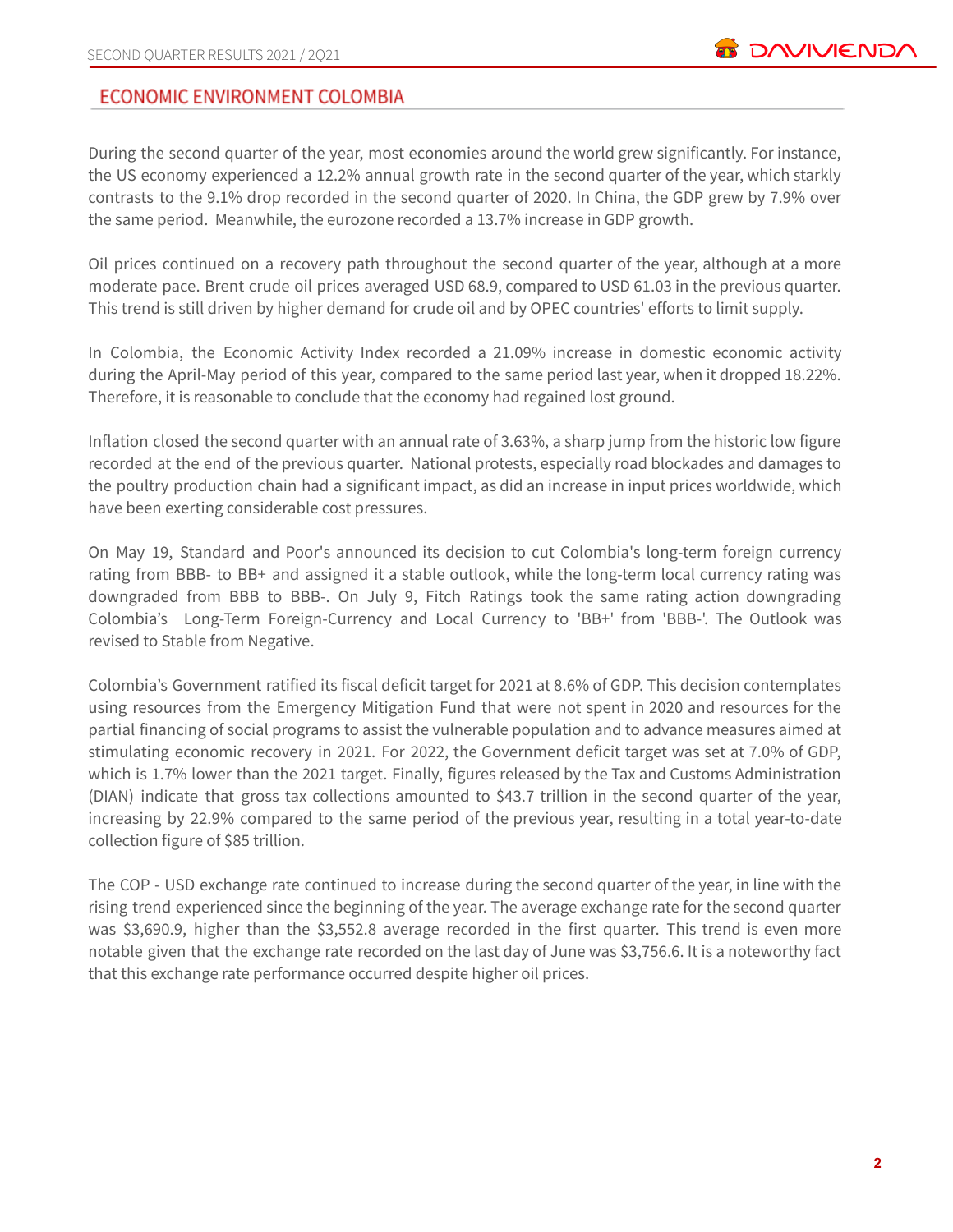# ECONOMIC ENVIRONMENT CENTRAL AMERICA

Economic recovery continued in the first quarter of 2021 in the Central American region, including growth in El Salvador and Honduras and moderate contractions in Costa Rica and Panama.

In El Salvador, in the first quarter of 2021, the GDP grew by 3.04% year-on-year, mainly driven by real estate activity, manufacturing industry and commerce. Honduras recorded a 1.26% annual growth in the first quarter, mainly driven by manufacturing, communications, and electricity and water distribution.

Conversely, Costa Rica experienced a 2.18% annual contraction, mainly due to the negative performance of the transportation and financial and insurance sectors, which remain affected by the pandemic as a result of lower use of transportation services, a drop in the movement of goods, as well as stagnation in loan applications.

The economy in Panama recorded an 8.55% annual contraction in the first quarter, mainly due to the ongoing decline in the construction, tourism, and real estate and business sectors. These sectors have recovered at a slower pace than other GDP components, with negative year-on-year results.

The region's annual inflation increased during the second quarter of the year, mainly due to higher oil prices and by-products. In June, the annual inflation was 1.91% for Costa Rica, 2.59% for El Salvador, 4.67% for Honduras, and 1.58% for Panama. However, in Costa Rica and Honduras, inflation remained within each central bank's target range (Costa Rica 2% to 4% and Honduras 3% to 5%).

Regarding the exchange rate, the Costa Rican Colon depreciated by 0.74% as of June 30, 2021, relative to December 31, 2020, while the Honduran Lempira appreciated by 1.03% during the same period. As a result, the monetary policy interest rate stayed at 0.75% in Costa Rica and 3% in Honduras in the second quarter of the year, both historically low levels.

Finally, as of the end of June, risk rating agencies have not changed the ratings and perspectives of the countries in the region. However, Moody's downgraded El Salvador's rating to Caa1 in July and assigned a negative outlook. The rating agency cited uncertainty about the government's funding sources, upcoming 2023 debt maturities that will put pressure on the government's cash flow, and the risk of the implementation of fiscal adjustment plans.

In early August, Standard & Poor's gave Panama's sovereign rating a negative outlook. The rating agency cited public finance risks posed by the country's higher level of debt and fiscal constraints as the reasons for this negative outlook.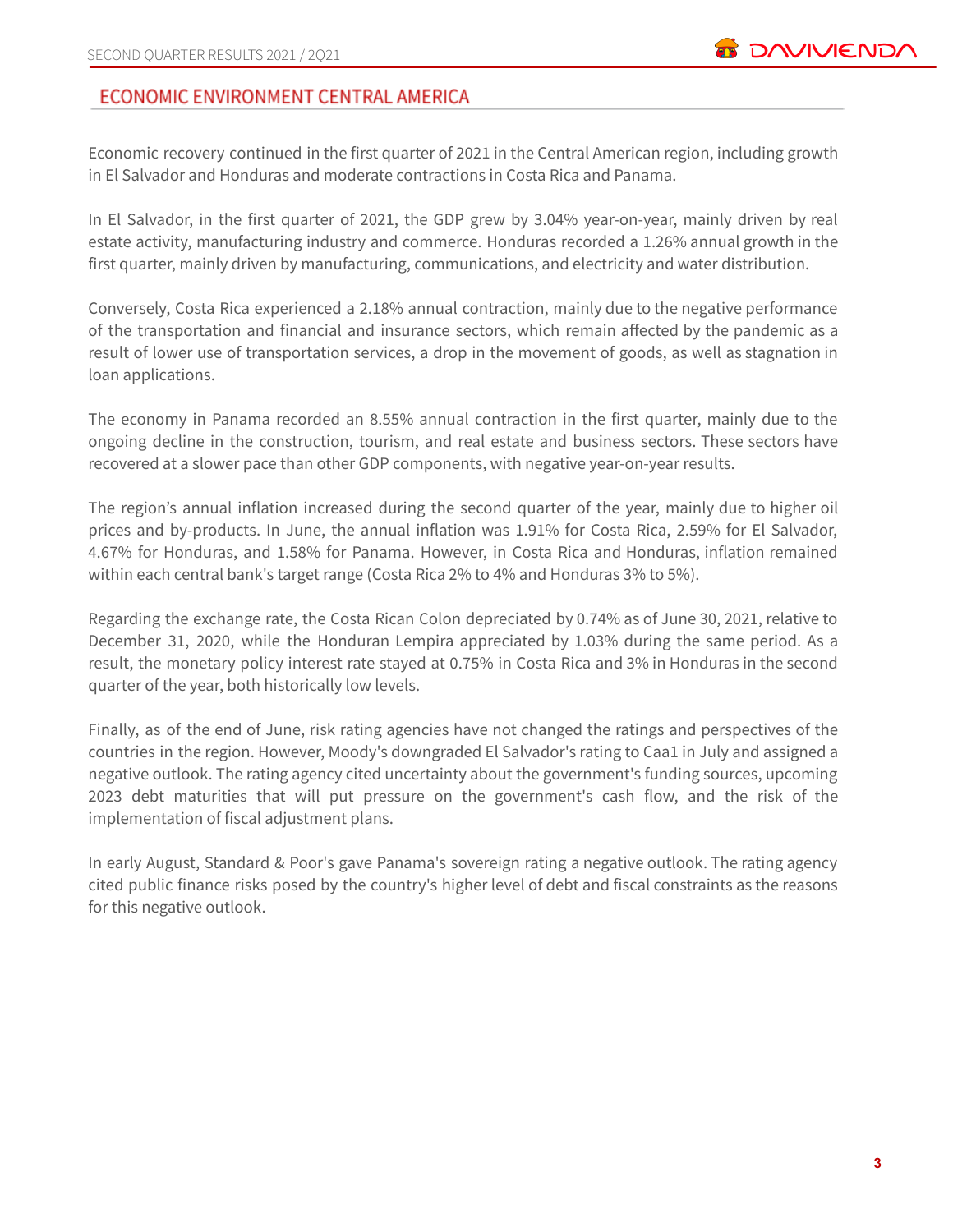# **MAIN CONSOLIDATED FIGURES:**

## **Statement of Financial Condition**

| (COP billion)                       |                |                |                |         | % Chg.  |
|-------------------------------------|----------------|----------------|----------------|---------|---------|
| <b>Assets</b>                       | <b>Jun. 20</b> | <b>Mar. 21</b> | <b>Jun. 21</b> | Q/Q     | Y/Y     |
| Cash and Interbank Funds            | 13,664         | 10,054         | 11,257         | 12.0    | $-17.6$ |
| Investments                         | 16,114         | 16,378         | 16,079         | $-1.8$  | $-0.2$  |
| Gross Loan Portfolio                | 109,543        | 108,172        | 110,976        | 2.6     | 1.3     |
| Loan Loss Reserves                  | $-5,058$       | $-6,007$       | $-5,689$       | $-5.3$  | 12.5    |
| Property, Plant and Equipment       | 1,760          | 1,682          | 1,660          | $-1.3$  | $-5.7$  |
| <b>Other Assets</b>                 | 6,125          | 5,734          | 5,770          | 0.6     | $-5.8$  |
| <b>Total Assets</b>                 | 142,148        | 136,014        | 140,055        | 3.0     | $-1.5$  |
| <b>Liabilities</b>                  |                |                |                |         |         |
| Repos and Interbank Liabilities     | 3,585          | 2,455          | 1,966          | $-19.9$ | $-45.2$ |
| <b>Demand Deposits</b>              | 51,928         | 55,182         | 56,380         | 2.2     | 8.6     |
| <b>Term Deposits</b>                | 36,373         | 33,706         | 33,164         | $-1.6$  | $-8.8$  |
| <b>Bonds</b>                        | 13,208         | 13,320         | 15,595         | 17.1    | 18.1    |
| Credits                             | 17,758         | 12,645         | 13,359         | 5.6     | $-24.8$ |
| <b>Other Liabilities</b>            | 6,394          | 5,724          | 6,113          | 6.8     | $-4.4$  |
| <b>Total Liabilities</b>            | 129,246        | 123,032        | 126,577        | 2.9     | $-2.1$  |
| <b>Equity</b>                       |                |                |                |         |         |
| Non-controlling Interest            | 133            | 135            | 138            | 2.0     | 4.2     |
| Equity                              | 12,769         | 12,847         | 13,339         | 3.8     | 4.5     |
| <b>Total Equity</b>                 | 12,902         | 12,982         | 13,478         | 3.8     | 4.5     |
| <b>Total Liabilities and Equity</b> | 142,148        | 136,014        | 140,055        | 3.0     | $-1.5$  |

|                               | <b>Quarterly Figures</b> |             |             | % Chg.   |            | <b>Accumulated</b> |                | $\frac{9}{6}$ |
|-------------------------------|--------------------------|-------------|-------------|----------|------------|--------------------|----------------|---------------|
| <b>Income Statement</b>       |                          |             |             |          |            |                    | <b>Figures</b> | Chg.          |
| (COP billion)                 | <b>2Q20</b>              | <b>1Q21</b> | <b>2Q21</b> | Q/Q      | <b>Y/Y</b> | <b>Jun. 20</b>     | <b>Jun. 21</b> | Y/Y           |
| Interest Income               | 3,047                    | 2,437       | 2,698       | 10.7     | $-11.5$    | 5,862              | 5,135          | $-12.4$       |
| Loans                         | 2,720                    | 2,447       | 2,527       | 3.3      | $-7.1$     | 5,415              | 4,974          | $-8.1$        |
| <b>Investments</b>            | 303                      | $-22$       | 155         | $-100.0$ | $-48.9$    | 393                | 133            | $-66.2$       |
| Other Income                  | 24                       | 13          | 15          | 22.7     | $-35.2$    | 54                 | 28             | $-48.4$       |
| <b>Financial Expenses</b>     | 1,074                    | 730         | 717         | $-1.8$   | $-33.3$    | 2,137              | 1,447          | $-32.3$       |
| <b>Gross Financial Margin</b> | 1,973                    | 1,707       | 1,981       | 16.1     | 0.4        | 3,725              | 3,688          | $-1.0$        |
| <b>Net Provision Expenses</b> | 979                      | 1,136       | 700         | $-38.4$  | $-28.6$    | 1,865              | 1,835          | $-1.6$        |
| <b>Net Interest Margin</b>    | 994                      | 571         | 1,281       | 100.0    | 29.0       | 1,861              | 1,853          | $-0.4$        |
| Operating Income              | 279                      | 367         | 367         | $-0.2$   | 31.4       | 593                | 734            | 23.8          |
| <b>Operating Expenses</b>     | 1,039                    | 1,009       | 1,117       | 10.7     | 7.5        | 2,020              | 2,126          | 5.3           |
| FX+D                          | -90                      | 212         | 74          | 65.2     | $-100.0$   | 42                 | 286            | 100.0         |
| Other Income and Exp., net    | $-20$                    | -8          | $-8$        | $-5.6$   | $-61.0$    | -36                | -16            | <b>NA</b>     |
| Income Before Taxes           | 124                      | 134         | 597         | 100.0    | 100.0      | 440                | 731            | 66.2          |
| Income Tax                    | 2                        | 32          | 165         | 100.0    | 100.0      | 93                 | 197            | 100.0         |
| <b>Net Profit</b>             | 122                      | 101         | 432         | 100.0    | 100.0      | 346                | 534            | 54.1          |
| Non controlling interest      | 3                        | 2           | 6           | 100.0    | 79.5       | 7                  | 7              | 4.1           |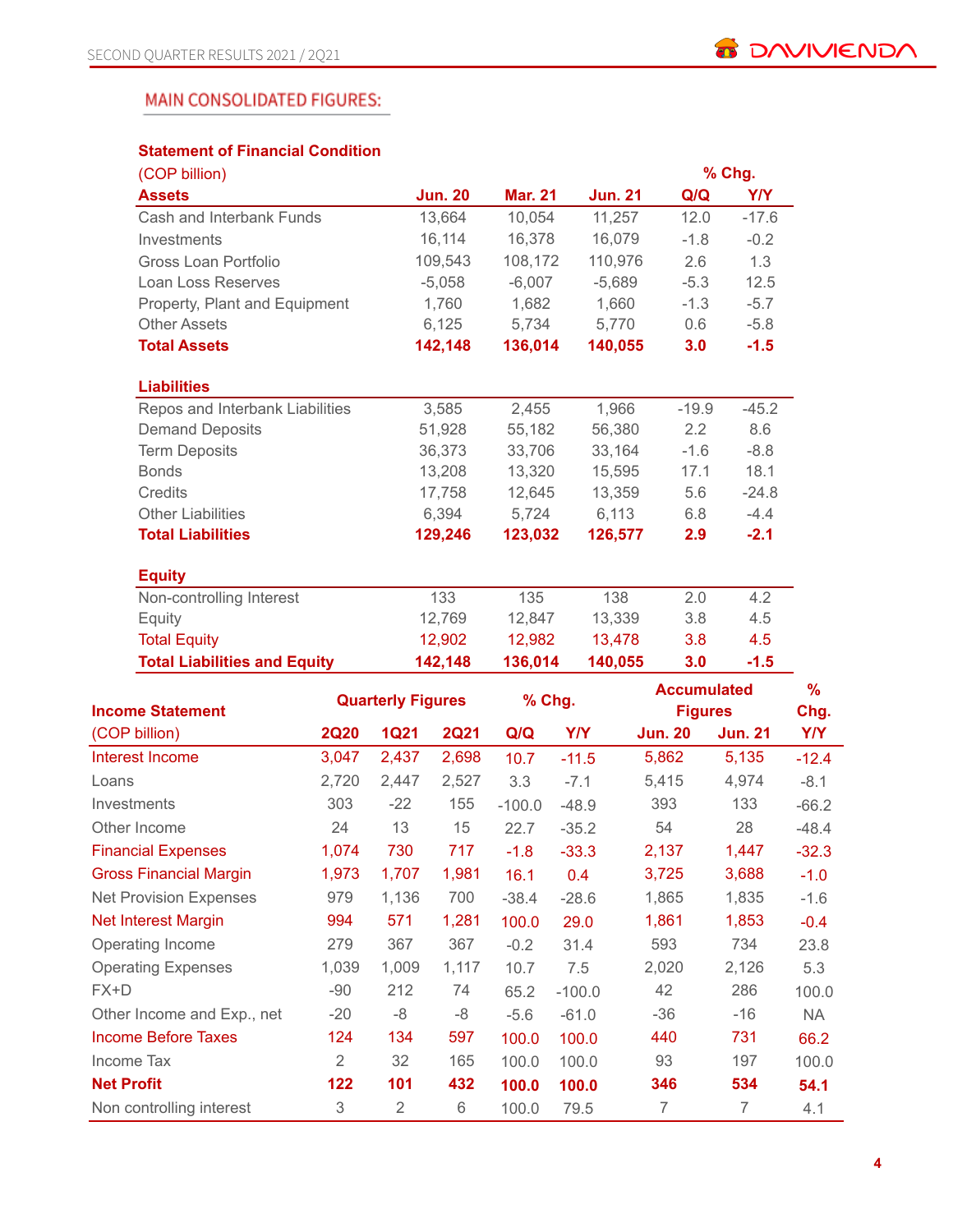# **MAIN RATIOS**

|                           |             |             |             | <b>Bps. Chg</b> |            |
|---------------------------|-------------|-------------|-------------|-----------------|------------|
| <b>12 Months</b>          | <b>2Q20</b> | <b>1Q21</b> | <b>2Q21</b> | Q/Q             | <b>Y/Y</b> |
| <b>NIM</b>                | 6.30%       | 6.10%       | 6.08%       | $-2$            | $-21$      |
| NIM $FX+D^2$              | 6.41%       | 6.19%       | 6.30%       | 11              | $-11$      |
| Cost of Risk              | 2.83%       | 4.11%       | 3.76%       | $-35$           | 93         |
| Cost-to-Income            | 47.3%       | 46.9%       | 46.3%       | $-60$           | $-100$     |
| <b>ROAE</b>               | 8.6%        | $2.2\%$     | 4.6%        | 240             | $-400$     |
| <b>ROAA</b>               | 0.84%       | 0.20%       | 0.43%       | 23              | -41        |
|                           |             |             |             | <b>Bps. Chg</b> |            |
| <b>Annualized Quarter</b> | <b>2Q20</b> | <b>1Q21</b> | <b>2Q21</b> | Q/Q             | Y/Y        |
| <b>NIM</b>                | 6.40%       | 5.59%       | 6.41%       | 82              | 1          |
| NIM FX+D                  | 6.10%       | 6.28%       | 6.65%       | 37              | 55         |
| Cost of Risk              | 3.58%       | 4.20%       | 2.52%       | $-168$          | $-106$     |

Cost-to-Income 48.7% 44.5% 46.5% 200 -220 ROAE 3.8% 3.2% 13.1% 990 930 ROAA 0.35% 0.30% 1.25% 95 90

#### **COVID-19 RESPONSE**

In line with the comprehensive strategy to support our clients implemented since March 2020, a percentage of our portfolio remains with relief measures across the different countries where we operate.

In Colombia, we continue implementing the Debtors Support Program (PAD), where 9.3% of Colombia's portfolio remained with relief measures. This figure represents a 1.1 pp increase from the previous quarter, when 8.2% of the portfolio was under some type of relief. Out of the 9.3%, 63% belongs to the consumer segment, 26% to the commercial segment, and 10% to the mortgage segment. Regarding payment behavior of this portfolio, 91% are up to date, 5% are between 30 and 90 days past due and the remaining 4% are more than 90 days past due.

In Central America, 9.4% of the portfolio benefits from some type of relief, without fluctuations relative to the previous quarter. The largest share of the portfolio benefiting from reliefs stems from the commercial segment (63%), followed by the consumer segment (24%) and finally the mortgage segment (14%). In addition, 93% of the relieved portfolio is up to date on payments, while 4% is between 30 and 90 days past due, and an additional 3% is more than 90 days past due.

The information described regarding the payment behavior of this portfolio is included in the asset quality indicators presented in this report.

<sup>&</sup>lt;sup>2</sup> NIM FX+D includes changes and derivatives income to reflect the results of the hedging strategy.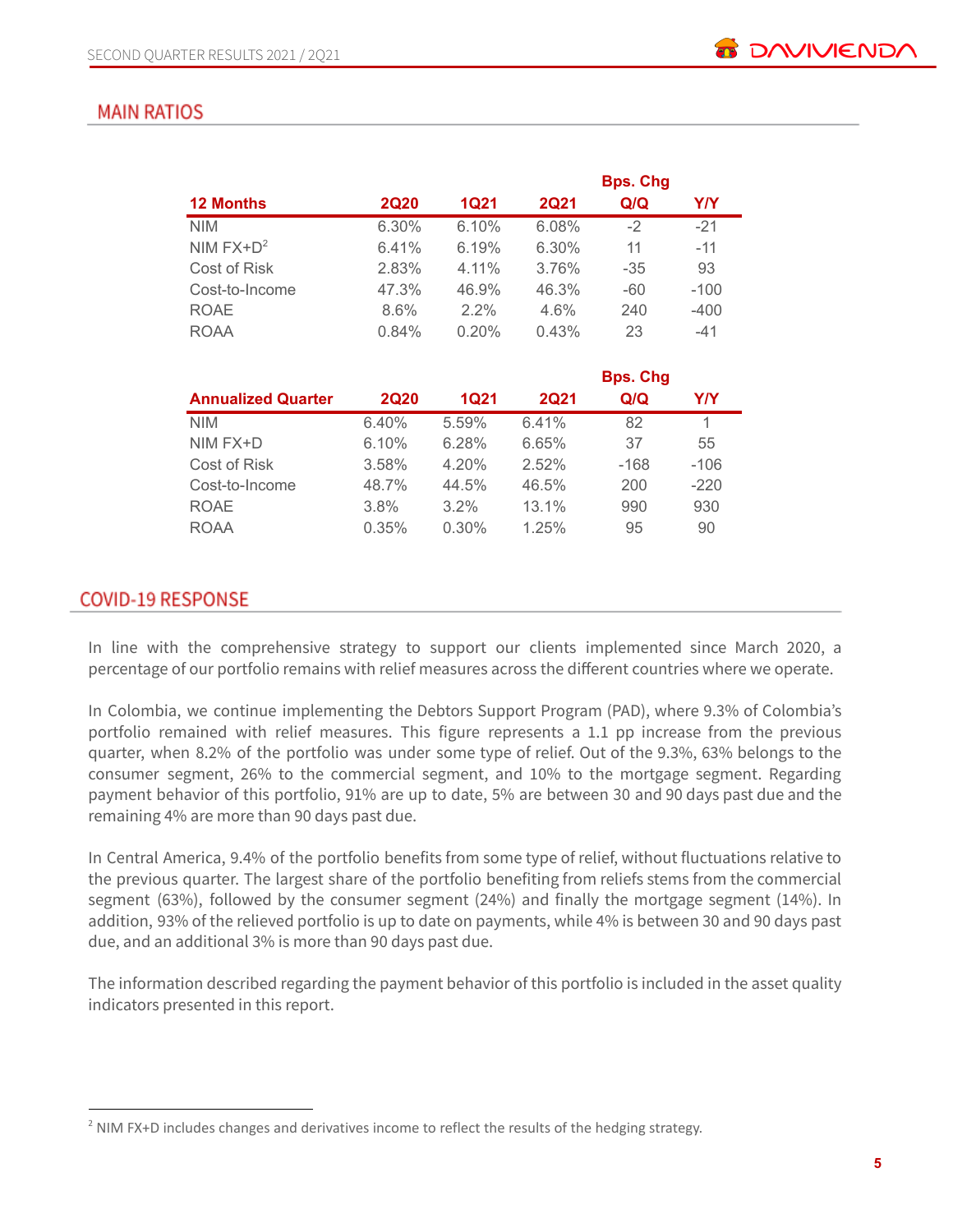# **DIGITAL TRANSFORMATION**

Our digital native Bank, Daviplata, reached 12.7 million customers at the end of the second quarter of 2021, of whom 5.3 million hold other banking products, 4.4 million count on DaviPlata as their only active financial product, and 3 million are common customers with Davivienda. The electronic deposits balance rose 1.7 times over the second quarter of 2020 reaching 563 billion.

As for the Bank's digital transformation process, 86% of consolidated customers are considered digital as of 2Q21. This figure was 88% in the Colombian operation and 50% for the Central America operation.

In Colombia, the outstanding amount of digital loan products<sup>3</sup> approximately doubled over the previous year, reaching \$5.1 trillion. On the other hand, digital deposits<sup>4</sup> closed with a \$2.5 trillion balance, increasing by 50% over the year. Finally, digital investment products<sup>5</sup> reached an outstanding amount of \$0.5 trillion, almost two times higher than the figure recorded in 2Q20.

Regarding accumulated sales, 53% of product placements have been made through digital channels in the first quarter of 2021. This figure is 9 pps higher than the figure recorded last year. In terms of accumulated transactions, 54% of monetary transactions were conducted through digital channels, compared to 48% last year. Accordingly, and in light of the Covid-19 pandemic, transactions through traditional channels dropped from 16% in 2Q20 to 12% in 2Q21.

In line with our Innovation and Digital Transformation Strategy, we would like to highlight the following:

- On August 9th, the Financial Superintendence of Colombia (SFC) authorized the incorporation of RappiPay Financing Company along with Rappi, in order to develop a digital-native bank in Colombia for the purpose of creating and offering agile and innovative solutions.
- Davivienda was accredited by the Ministry of Science of Colombia as a Research, Development and Innovation Unit, ratifying the Bank's innovation skills and culture.
- Davivienda and the Inter-American Development Bank (IDB) launched a pilot for the first bond in Colombia to be issued, placed, traded and settled using blockchain technology in the Colombian stock exchange.

<sup>3</sup>Digital Loans include: Mobile Credit, Mobile Balance Transfer, Mobile Credit Card, Mobile Payroll Loans, Advanced Payroll, Mobile Payroll Balance Transfer, Nanocredit.

<sup>4</sup>Digital Deposits include: Mobile Savings Account, Mobile Payroll Account, Term Deposits, and DaviPlata.

<sup>5</sup>Digital Investments includes: Dafuturo, Superior, and DaviPlata.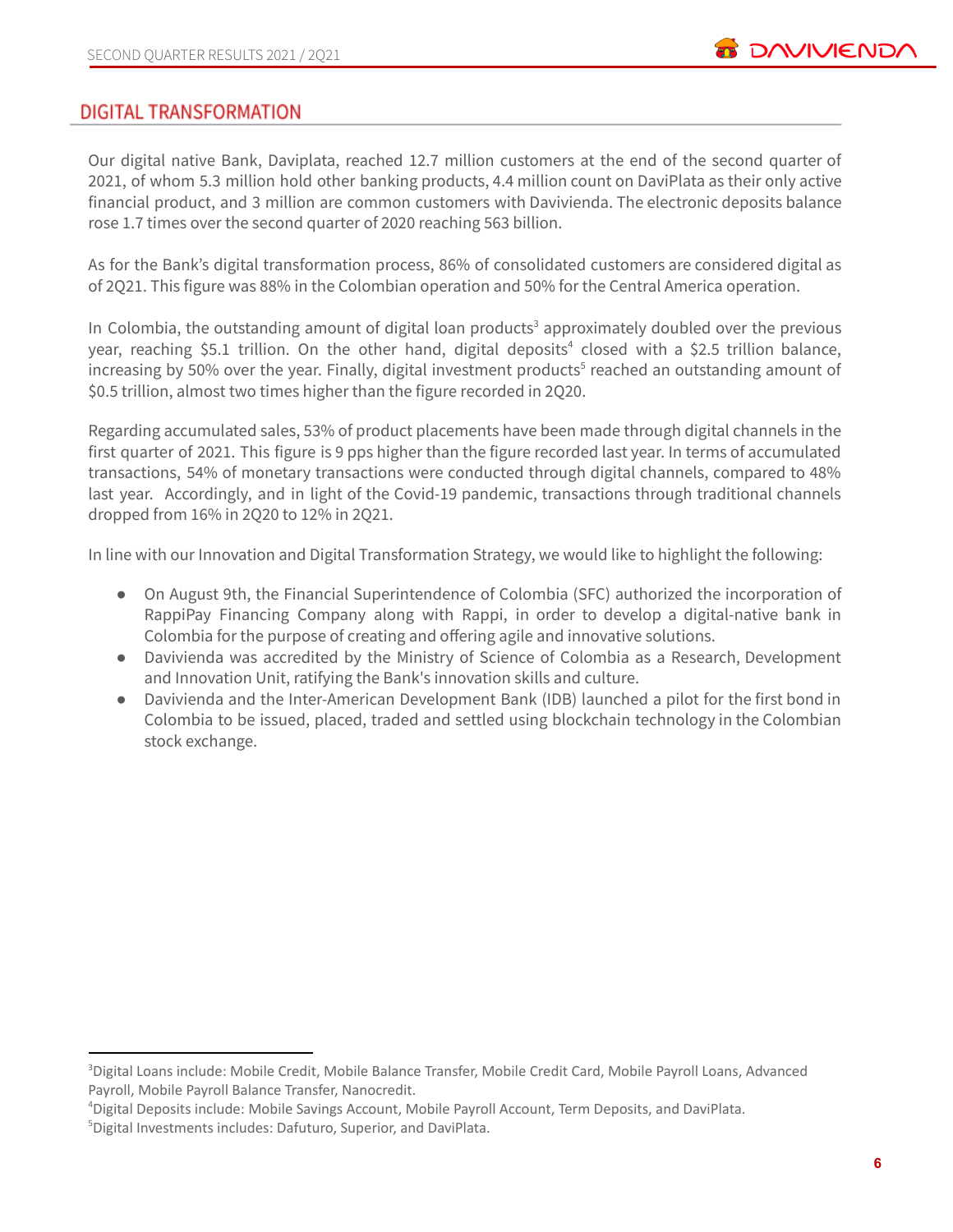### Assets

|                               |          | <b>Consolidated</b><br>(COP Billion) |                         |          |            |                | <b>Colombia</b><br>(COP Billion) |            |                | <b>International</b><br>(USD Million) |             |  |
|-------------------------------|----------|--------------------------------------|-------------------------|----------|------------|----------------|----------------------------------|------------|----------------|---------------------------------------|-------------|--|
|                               |          |                                      |                         | $%$ Chg. |            | $%$ Chg.       |                                  |            | $%$ Chq.       |                                       |             |  |
| <b>Assets</b>                 |          |                                      | Jun. 20 Mar. 21 Jun. 21 | Q/Q      | <b>Y/Y</b> | <b>Jun. 21</b> | Q/Q                              | <b>Y/Y</b> | <b>Jun. 21</b> |                                       | Q/Q Y/Y     |  |
| Cash and Interbank Funds      | 13.664   | 10.054                               | 11.257                  | 12.0     | $-17.6$    | 5.331          | 17.8                             | $-9.5$     | 1.581          |                                       | $5.2 -23.6$ |  |
| Investments                   | 16.114   | 16.378                               | 16.079                  | $-1.8$   | $-0.2$     | 11.524         | $-4.2$                           | $-5.4$     | 1.524          | 1.8                                   | 9.9         |  |
| Gross Loans Portfolio         |          | 109.543 108.172                      | 110.976                 | 2.6      | 1.3        | 87.743         | 2.3                              | 0.7        | 6.198          | 1.7                                   | 4.0         |  |
| Loan Loss Reserves            | $-5.058$ | $-6.007$                             | $-5.689$                | $-5.3$   | 12.5       | -4.848         | $-6.5$                           | 10.3       | $-224$         | 0.4                                   | 27.2        |  |
| Property, Plant and Equipment | 1.760    | 1.682                                | 1.660                   | $-1.3$   | $-5.7$     | 1.170          | $-1.7$                           | $-6.4$     | 131            |                                       | $-2.2 -3.9$ |  |
| <b>Other Assets</b>           | 6.125    | 5.734                                | 5.770                   | 0.6      | $-5.8$     | 4.363          | $-0.4$                           | $-8.8$     | 248            | 4.1                                   | 7.6         |  |
| <b>Total Assets</b>           |          |                                      | 142.148 136.014 140.055 | 3.0      | $-1.5$     | 105.284        | 2.5                              | $-1.5$     | 9.457          | 2.3                                   | $-1.5$      |  |

#### Q/Q Performance:

Assets totaled \$140.1 trillion, increasing 3.0% over the quarter. Excluding the effects of the Colombian peso depreciation over the quarter 1.9%, assets would have increased 2.5%.

Cash and interbank funds closed at \$11.3 trillion, increasing 12.0% from the previous quarter. This behavior is mainly attributable to an increase in money market operations in Colombia. On the other hand, the investment portfolio reached \$16.1 trillion, which is 1.8% lower than the figure recorded the previous quarter, mainly due to the sale of government debt notes in Colombia as part of the trading portfolio.

Gross Loans went up by 2.6% over the quarter, reaching \$111.0 trillion, mainly reflecting a \$1.8 trillion growth of the commercial portfolio, as well as a \$812 billion expansion of the mortgage portfolio. Loan loss reserves decreased 5.3% over the quarter, closing at \$5.7 trillion. Consequently, loan loss reserves as a percentage of gross loans decreased 43 pbs over the quarter, closing at 5.1%. Write-offs totaled \$1.2 trillion over the quarter, mainly concentrated in the consumer portfolio.

Finally, other assets remained relatively stable, recording a slight 0.6% quarterly increase, reflecting the performance of derivatives, which contracted by 26.6%, offsetting an 8.7% increase in net accounts receivable.

#### Y/Y Performance:

Total assets have decreased 1.5% over the year. Excluding the impact of the Colombian peso appreciation over the year 0.2%, assets decreased 1.4%.

Cash and interbank funds decreased by 17.6%, mainly due to less cash in Colombia and Central America related to the base effect of the previous year when cash increased as a response to the necessity of

**BE DAVIVIEND**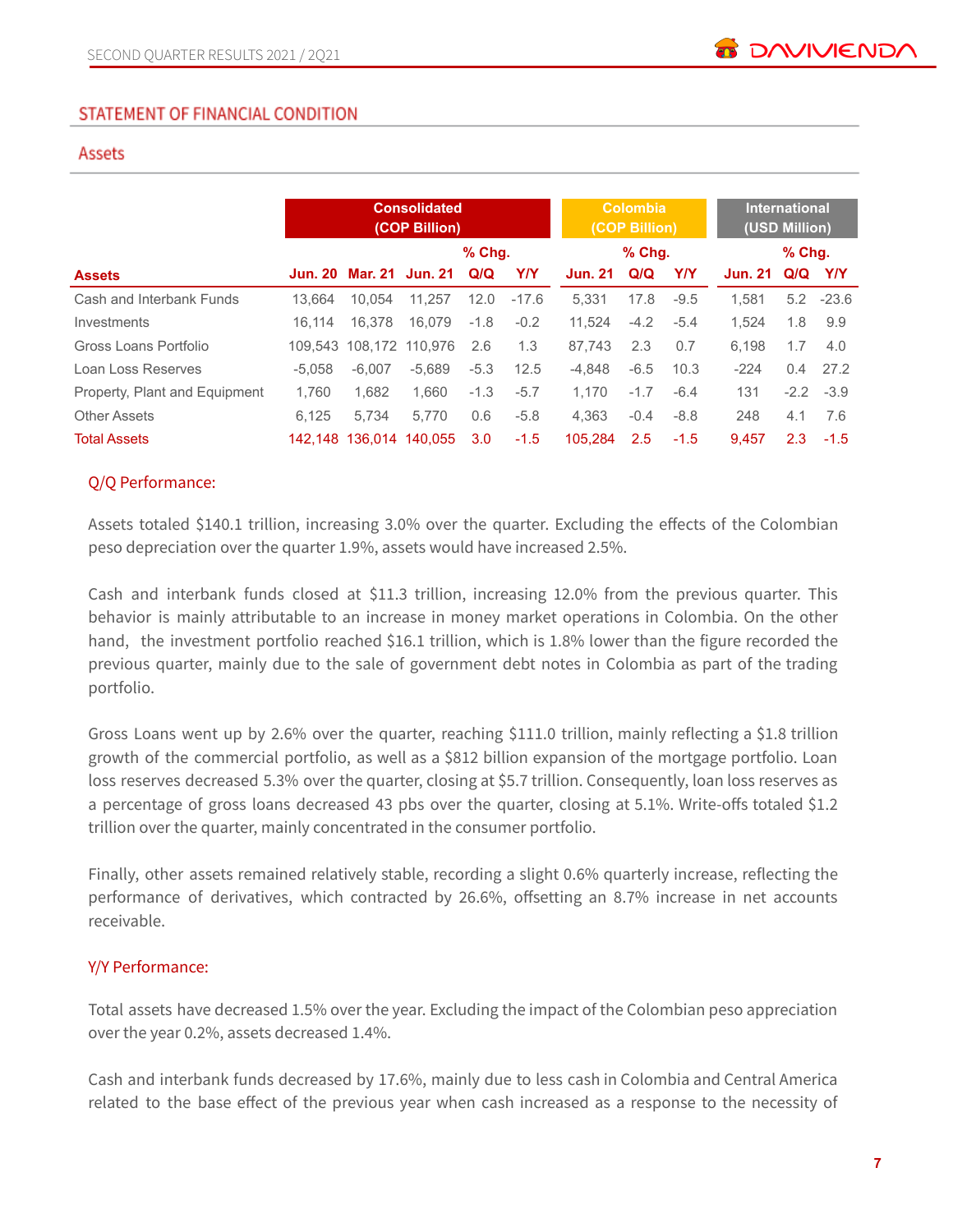short-term liquidity during the beginning of the pandemic. In addition, Investments slightly contracted, reflecting the performance of the trading portfolio in Colombia throughout the quarter.

Gross loans increased 1.3% over the year, driven mainly by the mortgage portfolio, which grew 11.9%, offsetting a 3.3% decline in the commercial portfolio. Provisions increased 12.5%.

Finally, other assets decreased by -5.8% due to a lower balance of trade acceptances and derivatives due to volume changes in instruments in Colombia and interest rate fluctuations.

# **Gross Loans**

|                    | <b>Consolidated</b><br>(COP Billion) |         |                     |     |             | <b>Colombia</b><br>(COP Billion) |        |          | <b>International</b><br>(USD Million) |     |          |
|--------------------|--------------------------------------|---------|---------------------|-----|-------------|----------------------------------|--------|----------|---------------------------------------|-----|----------|
|                    |                                      |         |                     |     | $%$ Chq.    |                                  |        | $%$ Chq. |                                       |     | $%$ Chg. |
| <b>Gross Loans</b> | <b>Jun. 20</b>                       | Mar. 21 | <b>Jun. 21</b>      | Q/Q | Y/Y         | <b>Jun. 21</b>                   | Q/Q    | Y/Y      | <b>Jun. 21</b>                        | Q/Q | Y/Y      |
| Commercial         | 54.168                               | 50,576  | 52,358              |     | $3.5 - 3.3$ | 40.463                           | 3.7    | $-4.5$   | 3.173                                 | 1.0 | 0.8      |
| Consumer           | 30.458                               | 30,525  | 30,736              | 0.7 | 0.9         | 24.616                           | $-0.2$ | $-0.9$   | 1.633                                 | 2.6 | 9.3      |
| Mortgage           | 24.918                               | 27.071  | 27,883              | 3.0 | 11.9        | 22.664                           | 2.8    | 13.5     | 1.392                                 | 2.1 | 5.8      |
| <b>Total</b>       | 109.543                              |         | 108,172 110,976 2.6 |     | 1.3         | 87,743                           | 2.3    | 0.7      | 6,198                                 | 1.7 | 4.0      |

# Q/Q Performance:

Gross loans closed at \$111.0 trillion, a 2.6% increase over the previous quarter. Excluding the effect of the Colombian peso depreciation of 1.9% during the quarter, gross loans increased by 2.2%.

The commercial portfolio increased by \$1.5 trillion, growing 3.5%, mainly due to increased disbursements in the corporate segment in Colombia.

The consumer loan portfolio registered a slight 0.7% increase, attributable to higher disbursements in payroll loans and unsecured personal loans, which recorded a positive performance, increasing by 2.7% and 1.1%, respectively. However, this was offset by write-offs totaling \$1.2 trillion within this portfolio over the quarter.

The mortgage portfolio increased 3.0%, driven by the social housing segment and residential leasing in Colombia.

Gross loans reached US\$6.2 billion in international subsidiaries, increasing 1.7% over the quarter, mainly due to higher balances in the consumer and commercial portfolios in Honduras and El Salvador.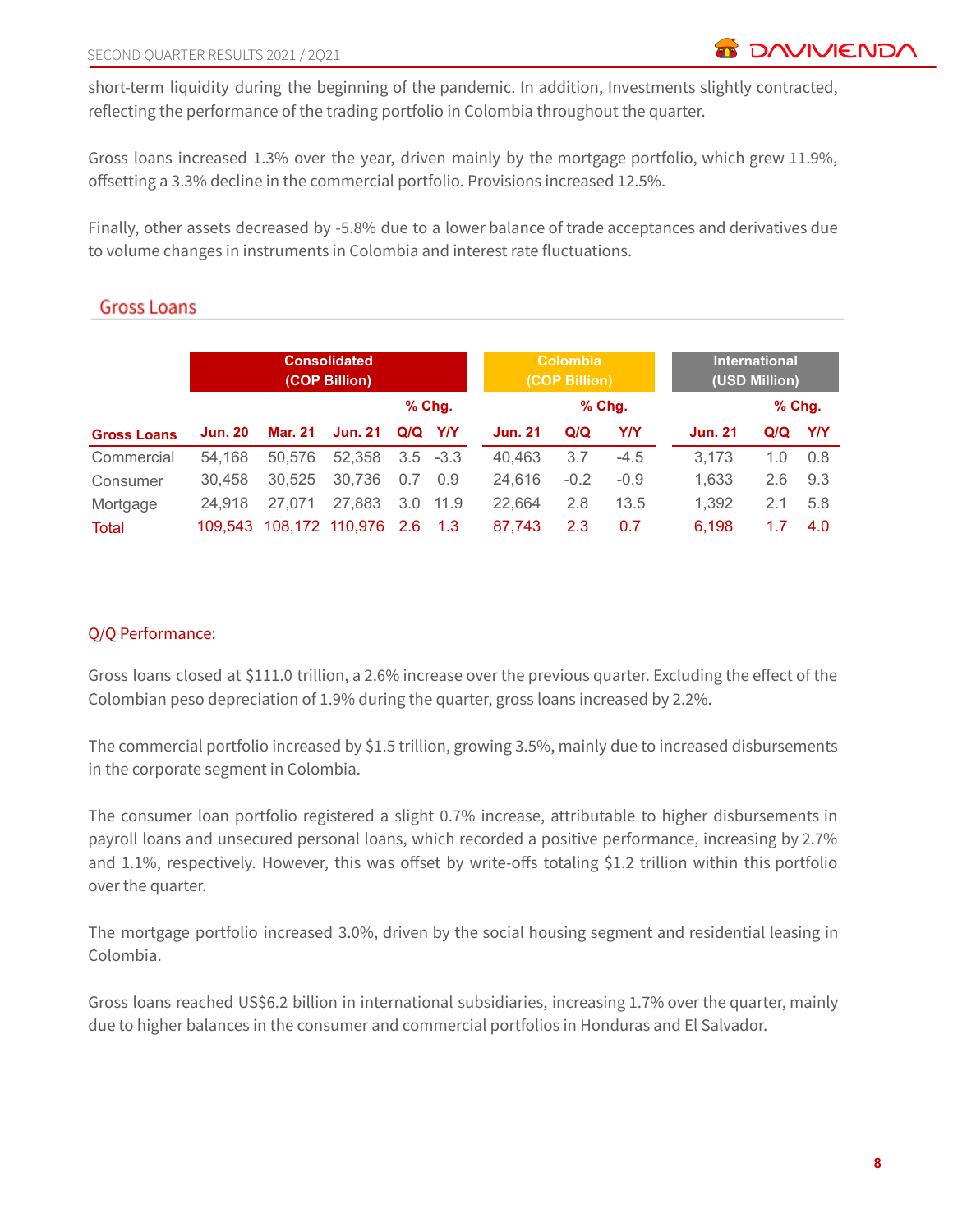#### Y/Y Performance:

Consolidated gross loans increased 1.3% over the past year, reflecting an increase in mortgage loans, which grew \$3.0 trillion over the year. Excluding the effect of the Colombian peso appreciation 0.2% during the year, gross loans grew by 1.4%.

The commercial portfolio experienced a 3.3% decrease, mainly due to a \$1.8 trillion contraction in the corporate segment in Colombia. The latter is mainly due to the base effect of last year, on account of considerable disbursements made during the first quarter of 2020 in the energy, telecommunications, and mass consumption sectors.

Consumer loans grew 0.9%, mainly due to higher disbursements in Central America, where loans in USD increased by 9.3% relative to the immediately preceding year.

The mortgage portfolio grew 11.9%, driven by the growth in the residential leasing segment, particularly in Colombia, where it expanded 13.8%, in line with the sector's performance in recent months. Similarly, the social housing and residential segments also supported the portfolio's growth, recording 10.9% and 17.2% growth rates in Colombia, respectively.

Gross dollar-denominated loans increased by 4.0% in international subsidiaries. This growth was mainly boosted by retail banking, in which the consumer and mortgage portfolios grew by 9.3% and 5.8%, respectively. The commercial portfolio remained relatively stable, with an annual variation of 0.8%.

|                 |             | <b>Consolidated</b> |             | <b>Colombia</b> |             |             | <b>International</b> |             |             |  |
|-----------------|-------------|---------------------|-------------|-----------------|-------------|-------------|----------------------|-------------|-------------|--|
| <b>PDL</b>      | <b>2Q20</b> | <b>1Q21</b>         | <b>2Q21</b> | <b>2Q20</b>     | <b>1Q21</b> | <b>2Q21</b> | <b>2Q20</b>          | <b>1Q21</b> | <b>2Q21</b> |  |
| Commercial      | $3.77\%$    | 3.69%               | 3.92%       | 4.51%           | 4.39%       | 4.60%       | $1.11\%$             | 1.31%       | 1.58%       |  |
| Consumer        | 0.75%       | 3.63%               | 2.90%       | 0.40%           | 3.44%       | 2.66%       | 2.30%                | 4.43%       | 3.85%       |  |
| Mortgage        | 4.07%       | 4.91%               | 4.96%       | 4.22%           | 5.18%       | 5.25%       | 3.46%                | 3.68%       | 3.72%       |  |
| Total $(90)^1$  | 3.00%       | 3.98%               | $3.90\%$    | 3.27%           | 4.32%       | 4.22%       | 1.93%                | 2.65%       | 2.66%       |  |
|                 |             |                     |             |                 |             |             |                      |             |             |  |
| Mortgage (120)  | 3.81%       | 4.06%               | 4.17%       | 3.94%           | 4.25%       | 4.39%       | 3.26%                | 3.25%       | $3.22\%$    |  |
| Total $(120)^2$ | 2.94%       | 3.76%               | 3.70%       | 3.21%           | 4.08%       | 4.00%       | 1.89%                | 2.56%       | 2.54%       |  |

# **Asset Quality and Coverage**

| <b>Portfolio</b> | Stage 1 | Stage 2 | Stage 3 | Total   |
|------------------|---------|---------|---------|---------|
| Commercial       | 43,789  | 4,902   | 3,667   | 52,358  |
| Consumer         | 28,285  | 1,574   | 877     | 30,736  |
| Mortgage         | 25,675  | 1,327   | 881     | 27,883  |
| <b>Total</b>     | 97,749  | 7,803   | 5,425   | 110,977 |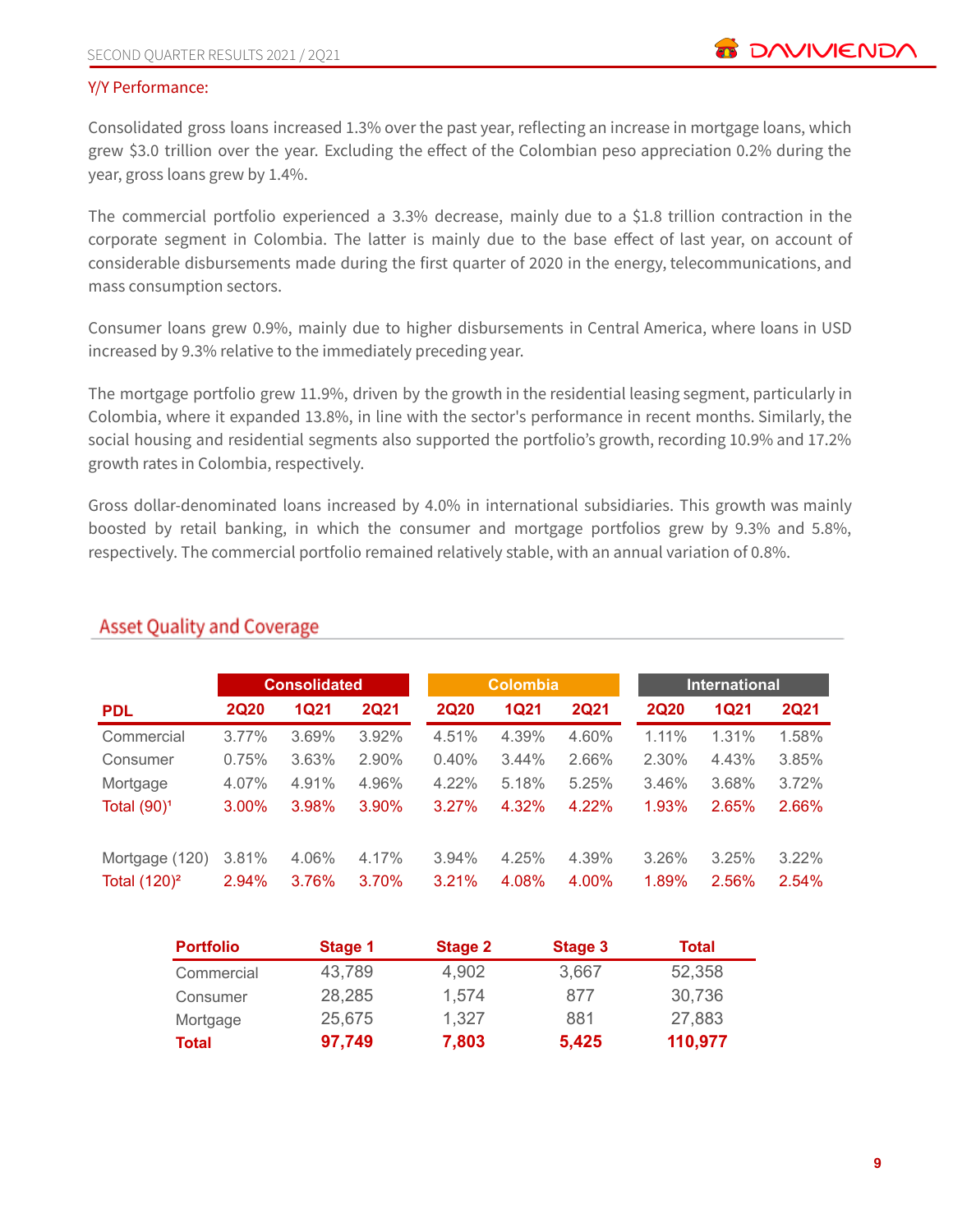#### Q/Q Performance:

The 90-days PDL ratio closed at 3.90%, decreasing 8 bps over the quarter, reflecting the performance of the consumer portfolio.

The commercial PDL ratio increased 23 bps over the quarter primarily due to portfolio impairment in the transportation, service, and infrastructure sectors in Colombia.

In the consumer portfolio, the improvement in the PDL ratio is mostly explained by the volume of write-offs made over the quarter and the reduction of loan deterioration.

The 90-days and 120-days PDL ratios for the mortgage portfolio increased 5 pbs and 11pbs, respectively. This is mainly explained by the \$326 billion pesos securitization of low-risk portfolio in June and, to a lesser extent, as a result of lower restructuring arrangements within the framework of the Debtors Support Program (PAD).

In Central America, 90-days PDL ratios remained relatively stable over the quarter. This figure fell in the consumer portfolio, in line with improved payment behavior, in addition to write-offs and portfolio growth, offsetting an increase in non-performing loans in the commercial portfolio in Costa Rica and Honduras.

In 2Q21, write-offs totaled \$1.2 trillion, decreasing 32.2% over the quarter, mainly concentrated in the consumer portfolio and to a lesser extent in the mortgage and commercial portfolios, given their performance and write-off parameters.

| <b>Write-offs</b> |      | <b>Quarterly Figures</b> | % Chq. |         |       |
|-------------------|------|--------------------------|--------|---------|-------|
| (COP billion)     | 1Q20 | 4Q <sub>20</sub>         | 1021   | Q/Q     | YN    |
| Total write-offs  | 514  | 1.720                    | 1.165  | $-32.2$ | 100.0 |

#### Y/Y Performance:

The consolidated 90-days PDL ratio increased over the year mainly due to the impact of the economic downturn and the expiration of relief measures.

The PDL ratio for the commercial portfolio increased 15 bps over the year due to deterioration in specific sectors such as transportation, service and infrastructure, which is consistent with quarterly trends.

The deterioration of the PDL ratio in the consumer portfolio is largely explained by the expiration of relief programs and deterioration of past due loans that were up to date under the Debtors Support Program during 2020.

As for the mortgage portfolio, PDL ratios have increased as relief measures have expired and restructuring arrangements are lower, which is consistent with quarterly performance.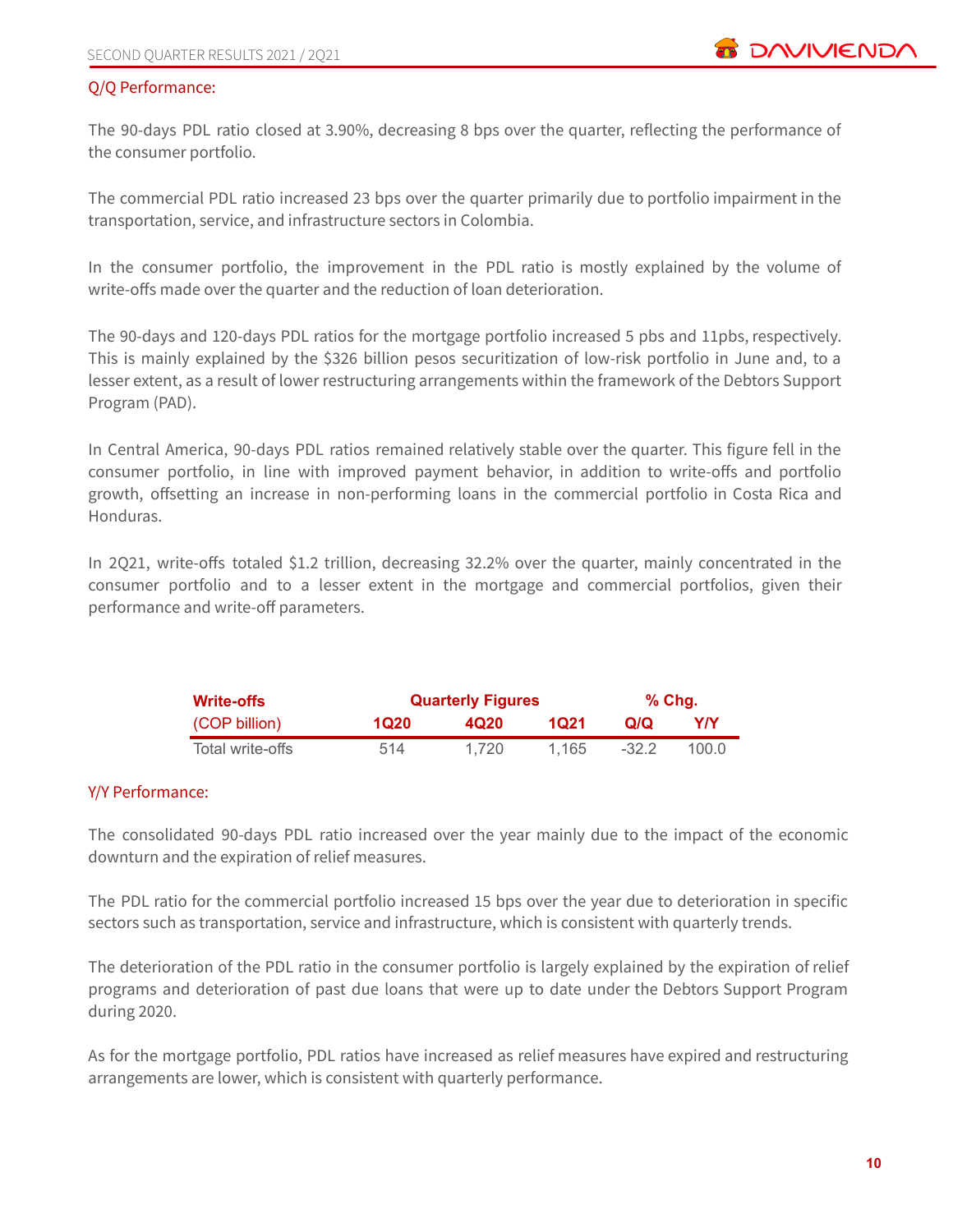#### Coverage

|                 |             | <b>Coverage</b> |             |
|-----------------|-------------|-----------------|-------------|
| <b>Coverage</b> | <b>2Q20</b> | <b>1Q21</b>     | <b>2Q21</b> |
| Commercial      | 128.2%      | 154.1%          | 143.5%      |
| Consumer        | 821.3%      | 237.3%          | 234.7%      |
| Mortgage        | 55.6%       | 38.1%           | 47.5%       |
| Total           | 154.1%      | 139.7%          | 131.5%      |

#### Q/Q Performance:

The Coverage ratio closed 2Q21 at 131.5%, decreasing 8.2 pps relative to the previous quarter due to an increase in write-offs in 2021 and the adjustment of model parameters in view of an improved macroeconomic outlook, reflecting lower provisions.

#### Y/Y Performance:

The Coverage ratio decreased by 22.6 pps due to lower provisions held on assets, in line with portfolio impairment and write-offs, along with an improved macroeconomic outlook.

|                        |         | <b>Consolidated</b><br>(COP Billion) |                 |        |             | <b>Colombia</b><br>(COP Billion) |        |            | <b>International</b><br>(USD Million) |         |        |
|------------------------|---------|--------------------------------------|-----------------|--------|-------------|----------------------------------|--------|------------|---------------------------------------|---------|--------|
|                        |         |                                      |                 |        | $%$ Chg.    |                                  |        | % Chg.     |                                       | $%$ Chg |        |
| <b>Funding Sources</b> | Jun. 20 | Mar. 21                              | <b>Jun. 21</b>  | Q/Q    | <b>Y/Y</b>  | <b>Jun. 21</b>                   | Q/Q    | <b>Y/Y</b> | <b>Jun. 21</b>                        | Q/Q     | Y/Y    |
| Demand                 | 51.928  | 55,182                               | 56,380          | 2.2    | 8.6         | 43.355                           | 0.8    | 10.5       | 3.475                                 | 5.2     | 2.9    |
| deposits               |         |                                      |                 |        |             |                                  |        |            |                                       |         |        |
| Term deposits          | 36,373  | 33,706                               | 33.164          | $-1.6$ | $-8.8$      | 22,977                           | $-1.9$ | $-9.1$     | 2,718                                 | $-2.7$  | $-8.0$ |
| <b>Bonds</b>           | 13.208  | 13,320                               | 15,595          | 17.1   | 18.1        | 13,698                           | 16.9   | 22.5       | 506                                   | 16.2    | $-6.1$ |
| Credits                | 17,758  | 12.645                               | 13,359          |        | $5.6 -24.8$ | 8,414                            | 2.1    | $-33.8$    | 1,319                                 | 10.2    | $-1.7$ |
| <b>Total</b>           | 119.267 |                                      | 114,853 118,498 | 3.2    | $-0.6$      | 88,445                           | 2.4    | 0.0        | 8.017                                 | 3.7     | $-2.4$ |

# **Funding Sources**

#### Q/Q Performance:

Funding sources totaled \$118.5 trillion, increasing 3.2% over the quarter, mainly driven by bonds, demand deposits, and loans. However, when excluding the effect of the Colombian peso depreciation 1.9% during the quarter, funding sources decreased by 2.7%.

Demand deposits reached \$56.4 trillion, increasing 2.2% over the quarter, mainly driven by low-cost deposits by companies in Colombia. In Central America, demand deposits in USD increased 5.2%, driven by savings accounts, which grew 7.8%, and checking accounts, which grew 2.6%. On the other hand, term deposits totaled \$33.2 trillion, decreasing 1.6% over the quarter.

**ES DAVIVIEND**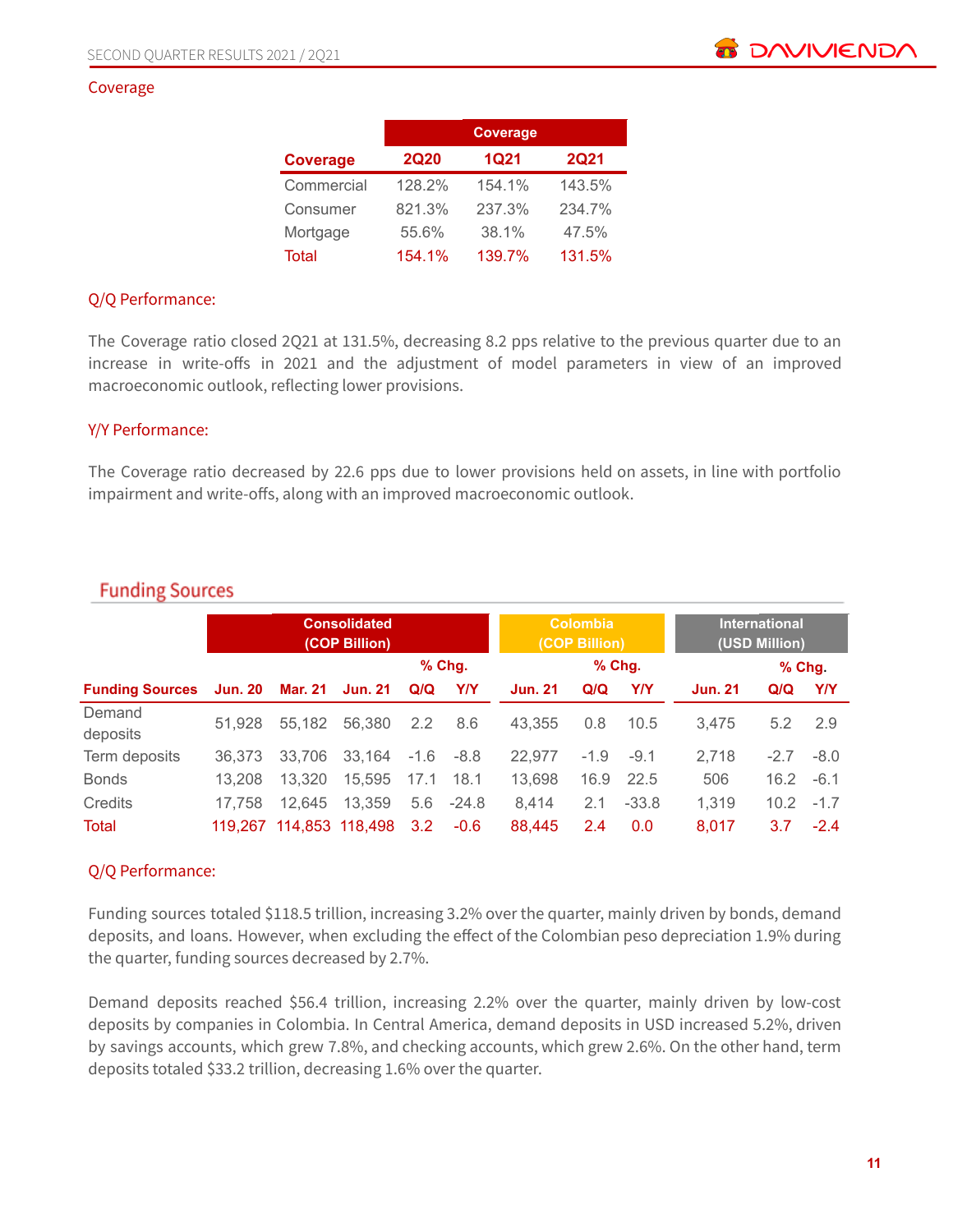Bonds closed the second quarter with a \$15.6 trillion balance, recording a 17.1% fluctuation over the quarter. This is mainly attributable to the issuance of an AT1 perpetual bond worth \$500 million USD. In the international operation, bonds grew due to local issuances in Costa Rica to diversify funding sources.

Credits with entities reached \$13.4 trillion, growing by 5.6% over the quarter. Higher obligations with foreign entities in the operation of Central America, mainly in El Salvador and Costa Rica, accounted for a large part of this performance. Similarly, in Colombia, credits with entities grew by 2.1%.

Gross loans to funding sources ratio closed at 93.7%, decreasing 53 bps compared to the previous quarter, reflecting the higher growth of funding sources relative to gross loans.

#### Y/Y Performance:

Funding sources remained relatively stable, reflecting lower balances in credits with entities and term deposits, which offset the increase in demand deposits. Excluding the effect of the Colombian Peso appreciation 0.2% during the year, funding sources decreased 0.6%.

The growth in traditional funding sources is mainly a result of higher demand deposits, which grew 10.5% in Colombia and 2.9% in Central America. This is due to lower interest rate scenarios that provide better funding sources. On the other hand, term deposits decreased 9.1% in Colombia and 8.0% in Central America.

Bonds increased 18.1% compared to the second quarter of 2020, largely due to the issuance of a \$500 million USD AT1 perpetual bond and the issuance of \$700 billion pesos in local bonds in the Colombian operation during the first quarter of 2021.

Credits with entities decreased by 24.8% over the year. This is explained by the payment of loans with foreign entities in Colombia, which reduced its balance by 33.8%. Similarly, in Central America, credits decreased 1.7%, partly because a number of loans were disbursed by foreign banks in the first half of 2020, specifically in the Costa Rican operation.

As gross loans increased while funding sources decreased throughout the year, the ration of the gross loan portfolio to funding sources increased 180 bps versus the second quarter of 2020.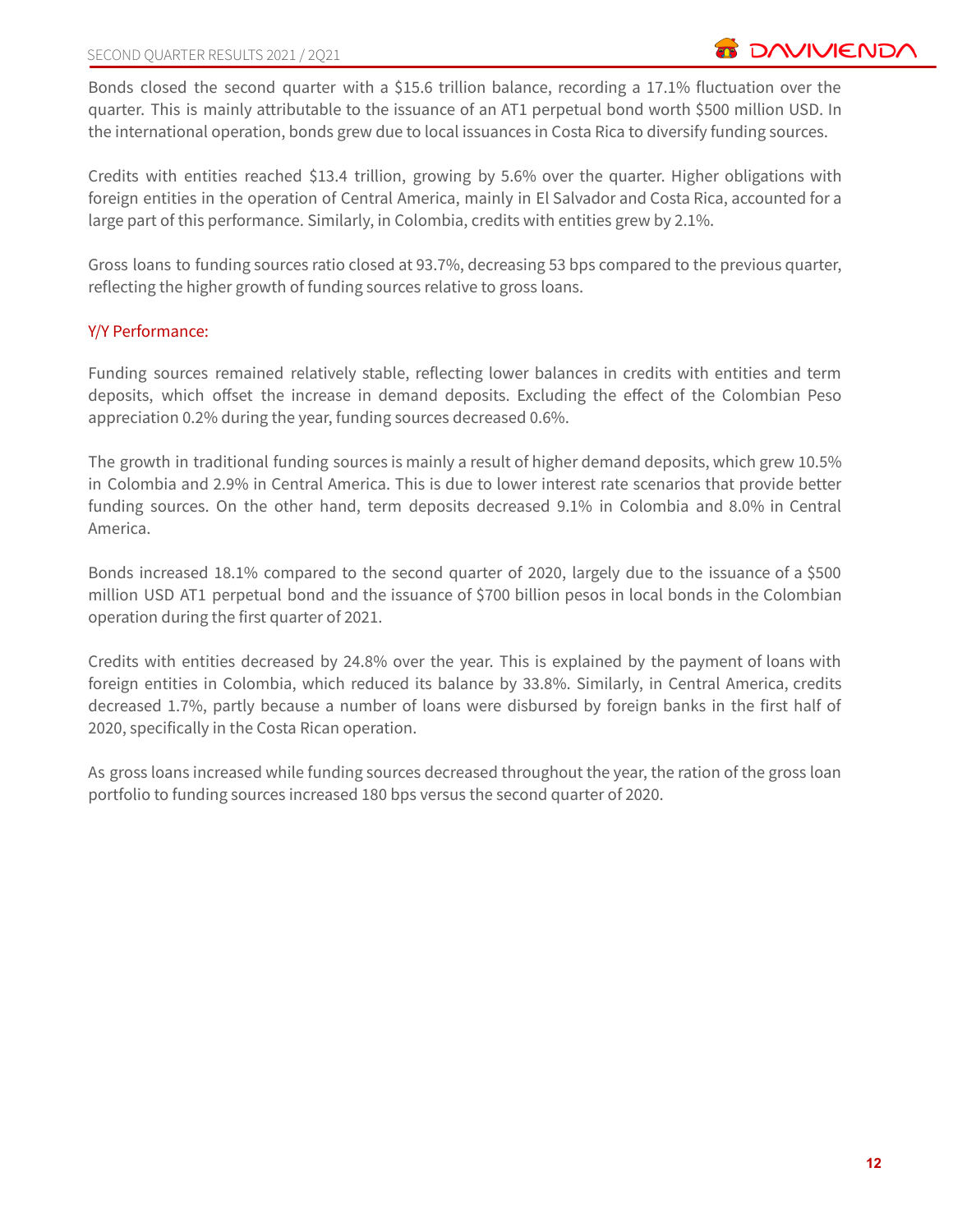# **Equity and Regulatory Capital**

|                                     | <b>Previous</b><br>regulation | <b>New regulation</b><br>(Basel III) |             | % Chg.    |
|-------------------------------------|-------------------------------|--------------------------------------|-------------|-----------|
| (COP billion)                       | 4Q20                          | <b>1Q21</b>                          | <b>2Q21</b> | Q/Q       |
| Equity                              | 12,720                        | 12,982                               | 13,478      | 3.8       |
| Common Equity Tier I (CET1)         | 9,557                         | 11,502                               | 12,001      | 4.3       |
| Additional Tier 1 (AT1)             | 0                             | 0                                    | 1,879       | 100       |
| <b>Tier II Capital</b>              | 4,677                         | 4,747                                | 4,699       | $-1.0$    |
| <b>Total Regulatory Capital</b>     | 14,234                        | 16,245                               | 18,574      | 14.3      |
| Risk Weighted Assets <sup>6</sup>   | 115,660                       | 97,372                               | 99,651      | 2.3       |
| <b>CET1 Ratio</b>                   | 8.26%                         | 11.81%                               | 12.04%      | 23 bps    |
| <b>Tier 1 Ratio</b>                 | 8.26%                         | 11.81%                               | 13.93%      | 212 pbs   |
| <b>Total Capital Adequacy Ratio</b> | 12.31%                        | 16.68%                               | 18.64%      | $196$ bps |
| Leverage Ratio                      | <b>NA</b>                     | 7.61%                                | 8.97%       | 136 bps   |

#### Q/Q Performance:

Consolidated equity totaled \$13.5 trillion in June 2021, increasing 3.8% over the quarter, reflecting the profit for the year and an increase in other comprehensive income.

As of 2Q21, the Total Capital Adequacy Ratio under Basel III stood at 18.64%, 196 bps higher than the one reported in 1Q21, reflecting the inclusion of the perpetual bond (AT1) in the Additional Tier 1. The CET1 Ratio increased 23 bps to 12.04% in the second quarter of 2021, due to an increase in consolidated profits.

The leverage ratio closed at 8.97%, 136 bps higher than in the previous quarter, mainly due to higher loan balances linked to large companies, micro-companies and individuals in the commercial and consumer portfolios, lower growth in loan loss provisions, and an increase in the balance of other assets.

The density of Risk Weighted Assets<sup>7</sup> closed at 71%, decreasing 4 bps compared to the 72% registered for 1Q21 under the new standard.

<sup>6</sup> Risk-weighted assets include credit, market risk and operational risk.

<sup>7</sup> Risk-Weighted Assets' Density: (RWAs by Credit, Market and Operational Risk) / Total Assets.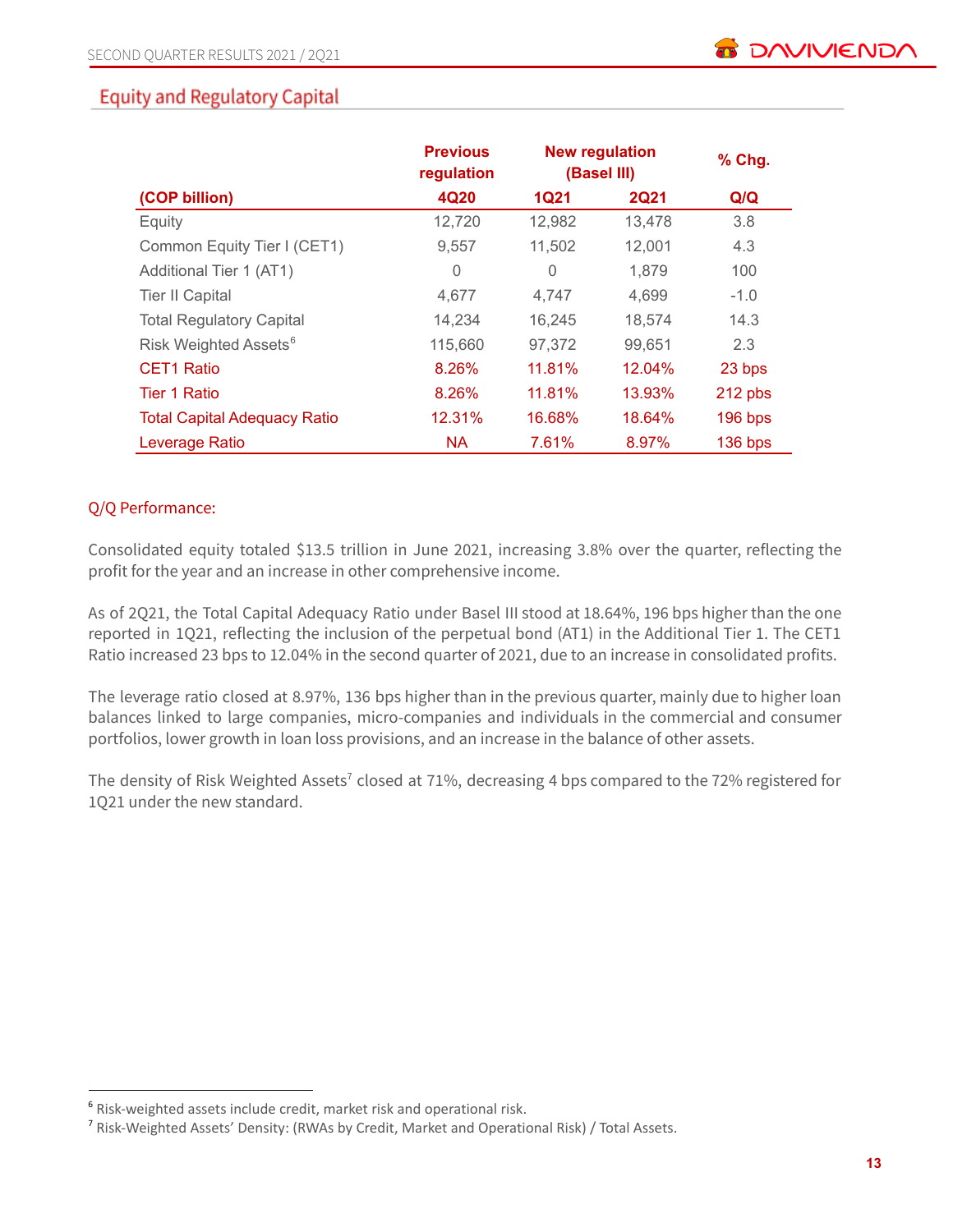# **B** DAVIVIENDA

| <b>Income Statement</b>         | <b>Quarterly Figures</b> |                |             |          | % Chg.     | <b>Accumulated</b><br><b>Figures</b> | % Chg.         |            |
|---------------------------------|--------------------------|----------------|-------------|----------|------------|--------------------------------------|----------------|------------|
| (COP billion)                   | <b>2Q20</b>              | <b>1Q21</b>    | <b>2Q21</b> | Q/Q      | <b>Y/Y</b> | <b>Jun. 20</b>                       | <b>Jun. 21</b> | <b>Y/Y</b> |
| Interest Income                 | 3,047                    | 2,437          | 2,698       | 10.7     | $-11.5$    | 5,862                                | 5,135          | $-12.4$    |
| Loan Income                     | 2,720                    | 2,447          | 2,527       | 3.3      | $-7.1$     | 5,415                                | 4,974          | $-8.1$     |
| Commercial                      | 1,052                    | 864            | 829         | $-4.1$   | $-21.2$    | 2,043                                | 1,693          | $-17.1$    |
| Consumer                        | 1,031                    | 898            | 951         | 5.9      | $-7.8$     | 2,097                                | 1,848          | $-11.9$    |
| Mortgage                        | 636                      | 685            | 747         | 9.1      | 17.4       | 1,274                                | 1,432          | 12.4       |
| Investment Income               | 303                      | $-22$          | 155         | $-100.0$ | $-48.9$    | 393                                  | 133            | $-66.2$    |
| Other Income                    | 24                       | 13             | 15          | 22.7     | $-35.2$    | 54                                   | 28             | $-48.4$    |
| <b>Financial Expenses</b>       | 1,074                    | 730            | 717         | $-1.8$   | $-33.3$    | 2,137                                | 1,447          | $-32.3$    |
| <b>Demand Deposits</b>          | 241                      | 142            | 139         | $-1.9$   | $-42.2$    | 473                                  | 281            | $-40.6$    |
| <b>Term Deposits</b>            | 407                      | 273            | 260         | $-4.7$   | $-36.2$    | 836                                  | 532            | $-36.4$    |
| <b>Credits</b>                  | 166                      | 102            | 85          | $-16.0$  | $-48.6$    | 314                                  | 187            | $-40.4$    |
| <b>Bonds</b>                    | 220                      | 185            | 198         | 7.1      | $-10.0$    | 437                                  | 383            | $-12.4$    |
| <b>Other Expenses</b>           | 39                       | 29             | 34          | 18.0     | $-13.9$    | 76                                   | 63             | $-17.3$    |
| <b>Gross Financial Margin</b>   | 1,973                    | 1,707          | 1,981       | 16.1     | 0.4        | 3,725                                | 3,688          | $-1.0$     |
| <b>Net Provision Expenses</b>   | 979                      | 1,136          | 700         | $-38.4$  | $-28.6$    | 1,865                                | 1,835          | $-1.6$     |
| Net Interest Margin             | 994                      | 571            | 1,281       | 100.0    | 29.0       | 1,861                                | 1,853          | $-0.4$     |
| Operating Income                | 279                      | 367            | 367         | $-0.2$   | 31.4       | 593                                  | 734            | 23.8       |
| <b>Operating Expenses</b>       | 1,039                    | 1,009          | 1,117       | 10.7     | 7.5        | 2,020                                | 2,126          | 5.3        |
| <b>Personnel Expenses</b>       | 401                      | 408            | 464         | 13.7     | 15.7       | 815                                  | 873            | 7.1        |
| <b>Operation Expenses</b>       | 445                      | 406            | 443         | 9.2      | $-0.5$     | 832                                  | 848            | 1.9        |
| <b>Other Expenses</b>           | 193                      | 195            | 210         | 7.6      | 8.8        | 373                                  | 405            | 8.7        |
| <b>Exchange and Derivatives</b> | $-90$                    | 212            | 74          | 65.2     | $-100.0$   | 42                                   | 286            | 100.0      |
| Other Income and Expenses, net  | $-20$                    | $-8$           | $-8$        | $-5.6$   | $-61.0$    | $-36$                                | $-16$          | $-56.7$    |
| <b>Income before Taxes</b>      | 124                      | 134            | 597         | 100.0    | 100.0      | 440                                  | 731            | 66.2       |
| Income Tax                      | $\sqrt{2}$               | 32             | 165         | 100.0    | 100.0      | 93                                   | 197            | 100.0      |
| <b>Net Profit</b>               | 122                      | 101            | 432         | 100.0    | 100.0      | 346                                  | 534            | 54.1       |
| Non controlling interest        | 3                        | $\overline{2}$ | 6           | 100.0    | 79.5       | $\overline{7}$                       | $\overline{7}$ | 4.1        |

# **Net Profit**

### Quarterly figures

#### Q/Q Performance:

Net profits reached \$432.3 billion in 2Q21, increasing by \$331.0 billion over the quarter, mainly as a result of lower provision expenses, higher interest income (loans and investments income), as well as stability in operating income. Consequently, the annualized quarterly return on average equity (ROAE) increased 9.9 pps from 3.2% to 13.1%.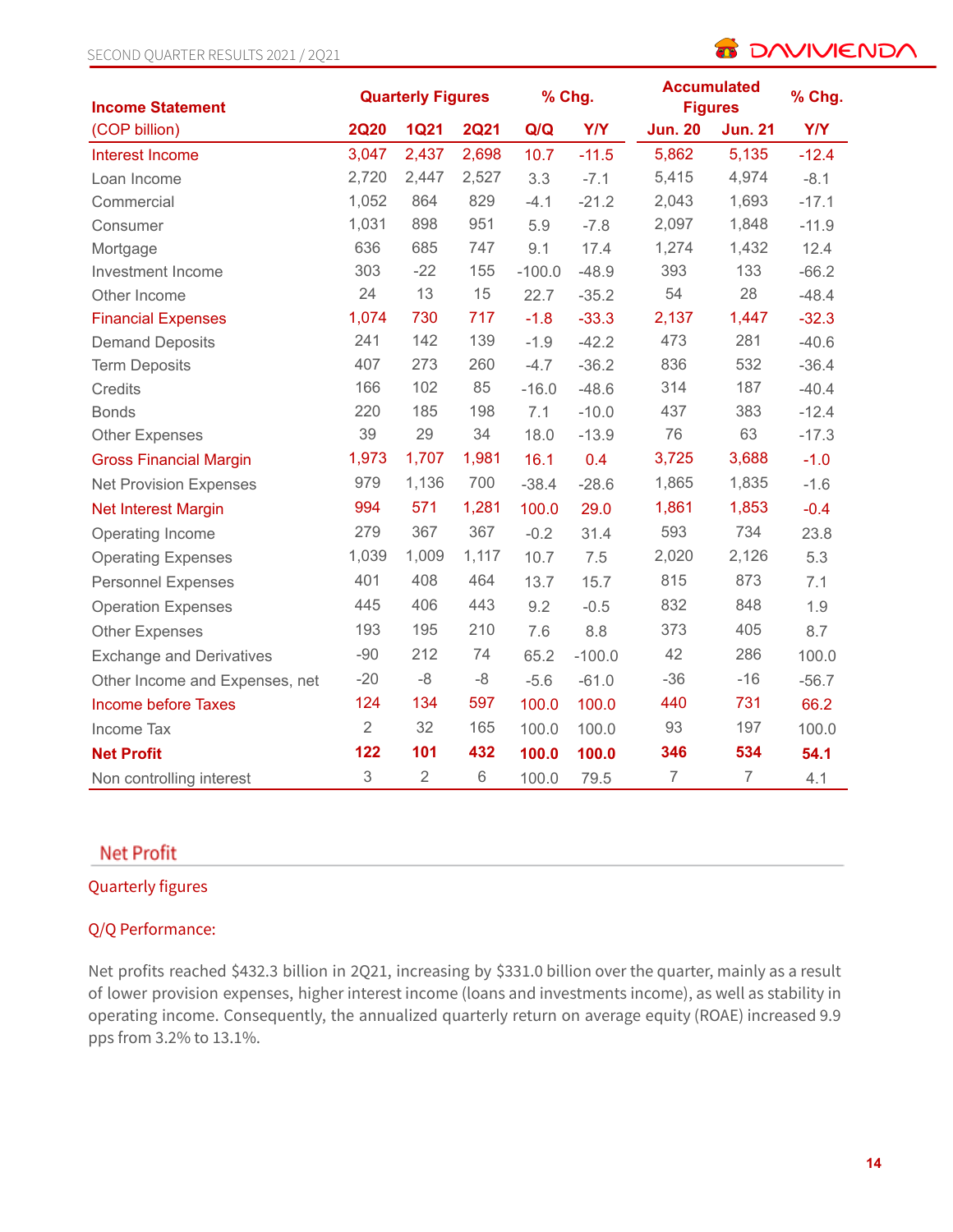Net profits in Colombia totaled \$316.6 billion, up \$248.7 billion from the previous quarter. The gross financial margin increased 18.7%, driven by growth in investment income and loan income. However, lower provision expenses are the main contributor to overall profit growth.

Profits derived from the Central American operation totaled nearly US\$31.7 million, up US\$22.3 million for the quarter due to lower provision expenses, and higher operating income along with foreign exchange and derivatives income.

#### Y/Y Performance:

Consolidated profits increased by \$310.7 billion year-over-year, due to lower provision expenses and higher operating income.

The Colombian operation recorded a \$252.2 billion increase in net profits. This is mainly attributable to lower provision expenses, which decreased 21.9%, and, to a lesser extent, to operating income, which increased 32.9%.

In the international subsidiaries, net profits in USD increased by \$17.3 billion. The latter is explained by an 11.4% increase in the gross financial margin, lower provision expenses led to a 20.3% increase in the net financial margin. On the other hand, operating income increased 34.3% due to lower income from fees.

#### Accumulated figures

#### Y/Y Performance:

Consolidated profits increased 54.1%, mainly due to lower provision expenses, reduced financial expenses, higher operating income and the increase in net foreign exchange and derivatives income for the year to date.

The 12-months ROAE was 4.57% by the end of 2Q21, 4 pps lower than the figure reported in the second quarter of the previous year.

The gross financial margin decreased by 2.5% in the Colombian operation due to lower loan and investment income. However, in line with consolidated profits, higher operating income and an increase in net foreign exchange and derivatives income boosted profits by \$186.5 billion.

In international subsidiaries, accumulated profits increased by 2.5% in USD due to the growth of the gross financial margin of 7.8% caused by lower financial expenses, mainly expenses related to interest payments on term deposits and credits with entities, which decreased by 22.1% and 22.8%, respectively.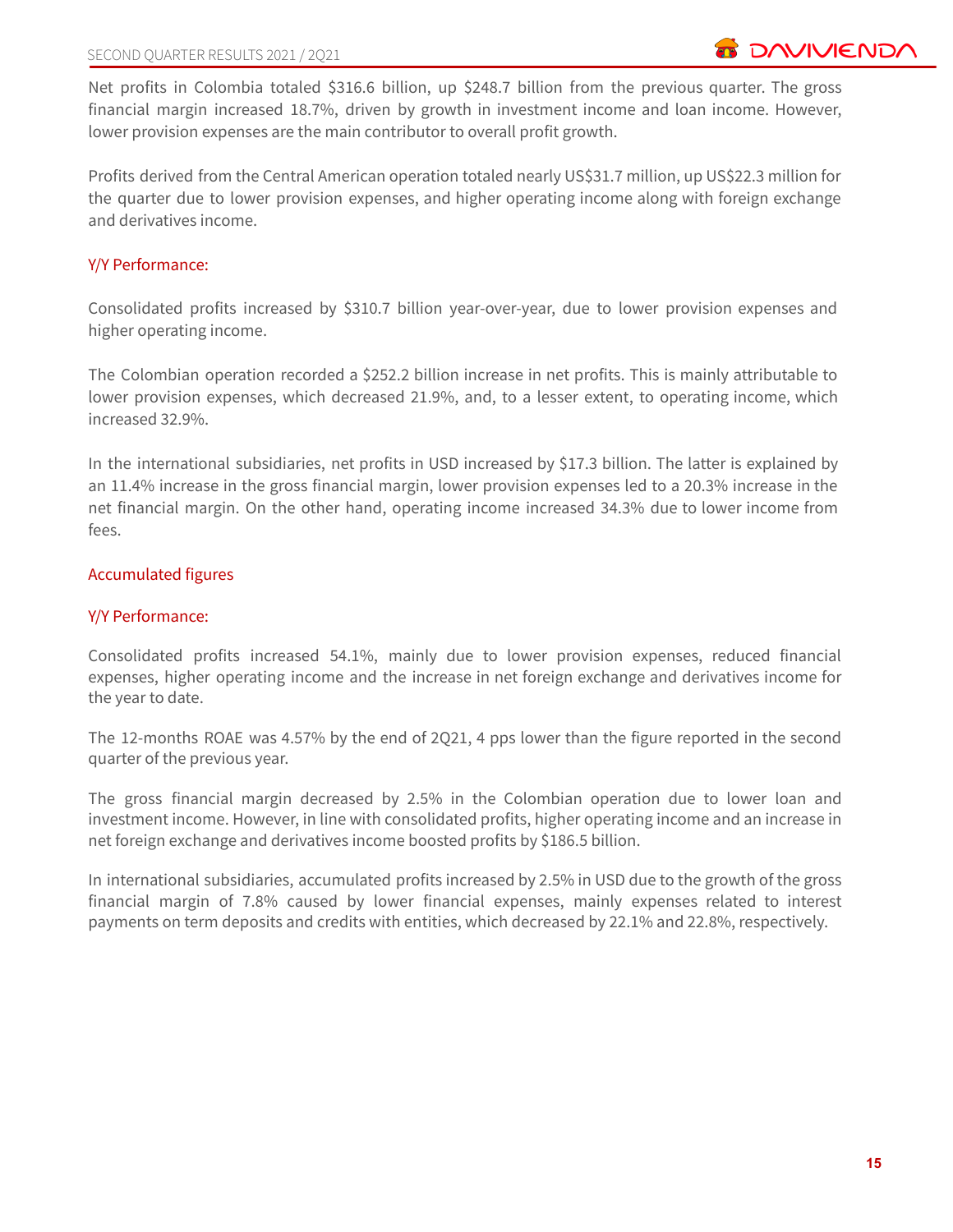| <b>Gross Financial Margin</b>    | $%$ Chg.<br><b>Quarterly Figures</b> |             |             | <b>Accumulated</b><br><b>Figures</b> |         |                |                |            |
|----------------------------------|--------------------------------------|-------------|-------------|--------------------------------------|---------|----------------|----------------|------------|
| (COP billion)                    | <b>2Q20</b>                          | 1Q21        | <b>2Q21</b> | Q/Q                                  | Y/Y     | <b>Jun. 20</b> | <b>Jun. 21</b> | <b>Y/Y</b> |
| Loan Income                      |                                      | 2.720 2.447 | 2.527       | 3.3                                  | $-7.1$  | 5.415          | 4.974          | $-8.1$     |
| Investments and Interbank Income | 327                                  | $-10$       | 171         | $-100.0$                             | $-47.9$ | 448            | 161            | $-64.1$    |
| <b>Financial Income</b>          | 3.047                                | 2.437       | 2.698       | 10.7                                 | $-11.5$ | 5.862          | 5.135          | $-12.4$    |
| <b>Financial Expenses</b>        | 1.074                                | 730         | 717         | $-1.8$                               | $-33.3$ | 2,137          | 1.447          | $-32.3$    |
| <b>Gross Financial Margin</b>    | 1.973                                | 1.707       | 1.981       | 16.1                                 | 0.4     | 3,725          | 3,688          | $-1.0$     |

#### Quarterly figures

#### Q/Q Performance:

The gross financial margin reached \$2.0 trillion at the end of the second quarter of the year, growing 16.1%, mainly due to higher loan income of approximately \$80.3 billion, an increase of investment income totaling \$180.3 billion, as well as a decrease in financial expenses by \$13.5 billion over the quarter.

In Colombia, the gross financial margin increased 18.7% relative to the previous quarter. Loan income increased 3.1%, mainly due to higher income from mortgage and consumer loans. Investment income increased \$169.9 billion, while financial expenses decreased 3.5%, impacted by the growth in low-cost deposits.

In the international subsidiaries, the gross financial margin denominated in USD increased 2.1% due to a 1.0% increase in financial income, mainly from investments, which recorded a 6.2% gain, in addition to a 1.2% reduction in financial expenses.

The annualized quarterly NIM closed at 6.41%, increasing 82 bps from 1Q21, as a result of an increase in the gross financial margin. On the other hand, if we include changes and derivatives income to reflect the results of the hedging strategy, NIM would reach 6.65% increasing 37 bps over the period.

| <b>NIM</b>                |             |          |             | <b>Bps. Chg</b> |     |
|---------------------------|-------------|----------|-------------|-----------------|-----|
| <b>Annualized Quarter</b> | <b>2Q20</b> | 1021     | <b>2Q21</b> | Q/Q             | Y/Y |
| Total NIM                 | 6.40%       | 5.59%    | 6.41%       | 82              |     |
| Total NIM FX+D            | 6.10%       | $6.28\%$ | 6.65%       | 37              | 55  |

#### Y/Y Performance:

Relative to the previous year, the gross financial margin remained relatively stable throughout the second quarter of this year, fluctuating by 0.4%. This is explained mainly by the reduction in loans and investment income, which offset lower financial expenses.

In Colombia, loan income decreased 6.9% in the context of lower interest rates. For that same reason, financial expenses decreased 36.9%. Investment income decreased due to the volatility of the Colombian

**TO DAVIVIEND**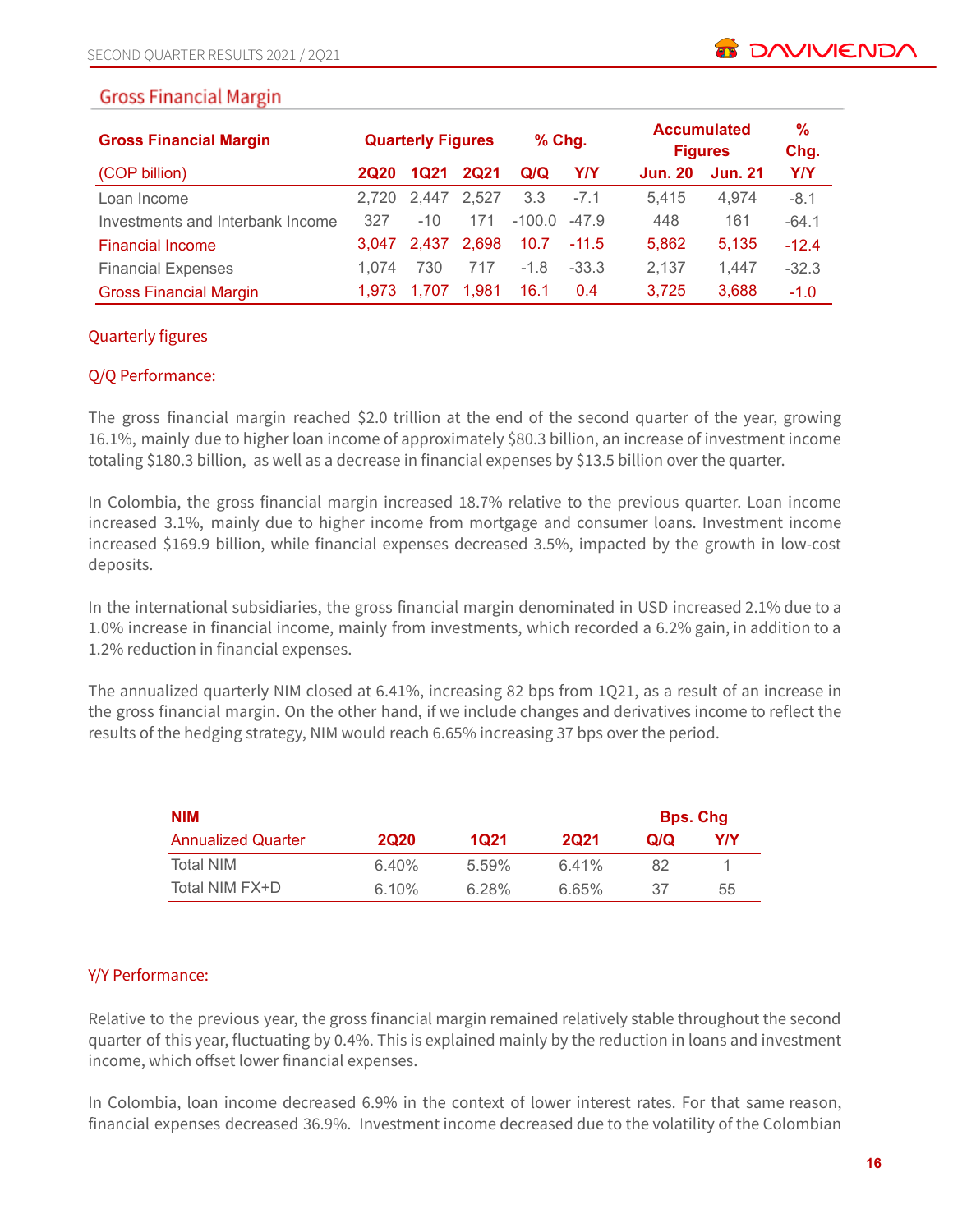securities market, as a higher level of risk translated into higher interest rates. As a result, the gross financial margin decreased 1.0%.

In the international operation, the gross financial margin increased 11.4% in USD over the year. This increase is mainly attributable to a 19.2% decrease in financial expenses and, to a lesser extent, to a 22.4% increase in investments. Meanwhile, loan income decreased by 4.3% over the year.

The annualized quarterly NIM increased 1 bp year-over-year due to a higher gross financial margin against lower earning assets during the same period. On the other hand, if we include changes and derivatives income to reflect the results of the hedging strategy, NIM increases 53 pbs over the period.

#### Accumulated Figures

#### Y/Y Performance:

The gross financial margin as of June 2021 closed at \$3.7 trillion, remaining relatively stable compared to the accumulated during the corresponding period of 2020. This is mainly due to lower loans and investments income, which offset the reduction in financial expenses.

In Colombia, the accumulated gross financial margin closed at \$3.0 trillion, decreasing by 2.5% as a result of a \$379 billion reduction in loans income and a \$270.5 billion drop in investment income. On the other hand, financial expenses decreased 35.9%.

In the international subsidiaries, gross financial margin totaled \$201.9 million USD, increasing 7.8%. On the other hand, the financial expenses decreased 19.3%, mainly due to reduced expenses on term certificates (-22.1%), followed by interest on loans (-22.8%) and savings deposits (-16.6%).

12-months NIM closed at 6.08% decreasing 22 bps relative to the figure recorded in 2Q20. In contrast, the cycle of policy interest rate reductions completed 250 bps in the last year. On the other hand, if we include changes and derivatives income to reflect the results of the hedging strategy, NIM reached 6.30% decreasing 11 bps over the period.

| <b>NIM</b>       | <b>Bps. Chg</b> |          |             |     |       |
|------------------|-----------------|----------|-------------|-----|-------|
| 12 Months        | <b>2Q20</b>     | 1021     | <b>2Q21</b> | Q/Q | Y/Y   |
| <b>Total NIM</b> | $6.30\%$        | $6.10\%$ | 6.08%       | -2  | $-21$ |
| Total NIM FX+D   | 6.41%           | 6.19%    | 6.30%       | 11  | $-11$ |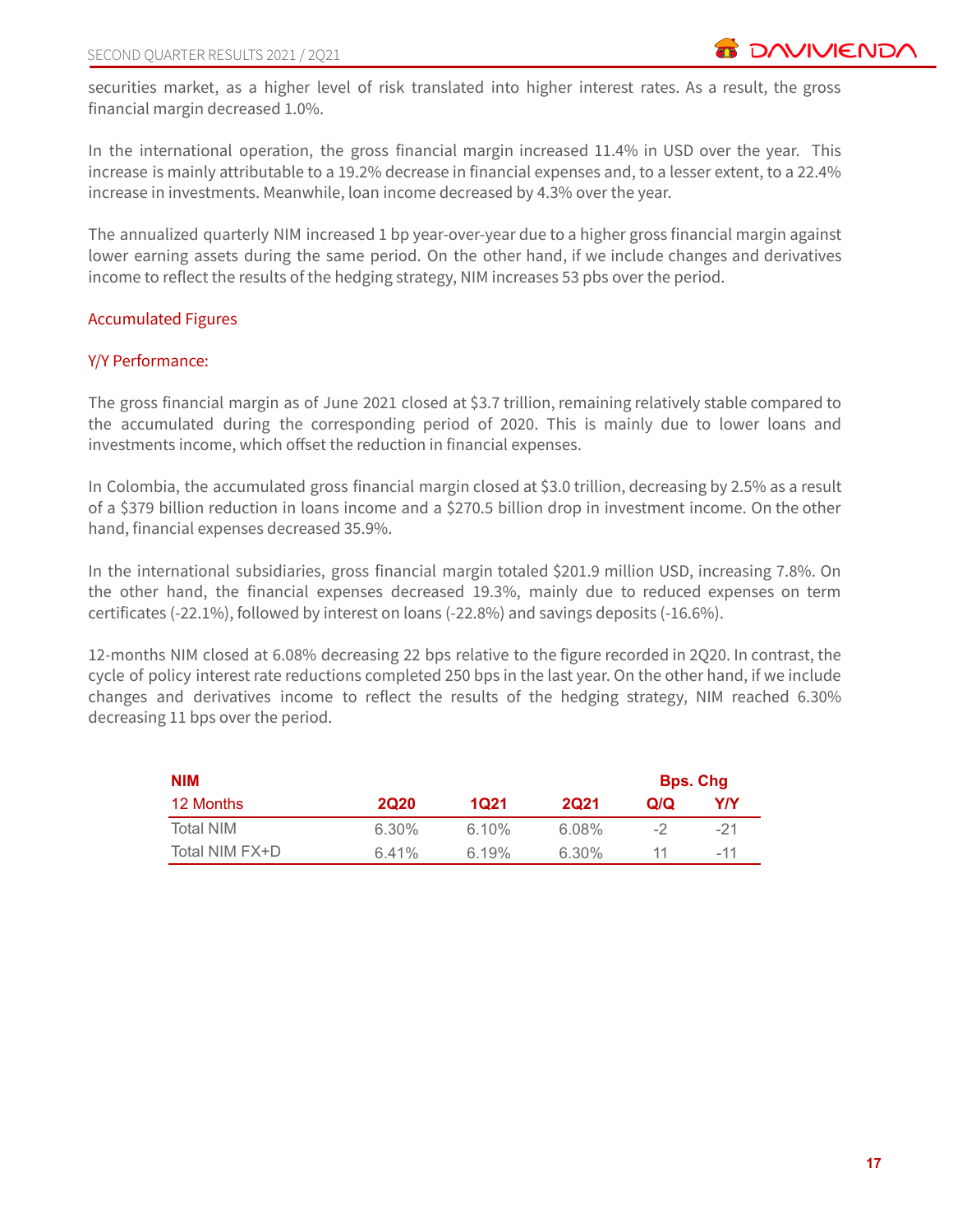# **Provision Expenses**

| <b>Provision Expenses</b>     |             | <b>Quarterly Figures</b> |             | $%$ Chg. |                  | <b>Accumulated</b><br><b>Figures</b> |                | $\frac{9}{6}$<br>Chg. |
|-------------------------------|-------------|--------------------------|-------------|----------|------------------|--------------------------------------|----------------|-----------------------|
| (COP billion)                 | <b>2Q20</b> | 1Q21                     | <b>2Q21</b> | Q/Q      | Y/Y              | <b>Jun. 20</b>                       | <b>Jun. 21</b> | Y/Y                   |
| Provision for credit losses   | 1.084       | 1.405                    | 968         | $-31.1$  | $-10.7$          | 2.107                                | 2.373          | 12.6                  |
| Loan recoveries               | 105         | 269                      | 273         | 13       | 100.0            | 243                                  | 542            | 100.0                 |
| Net loan sales                | 0           | $\left( \right)$         | -4          |          | $-100.0 - 100.0$ | $\Omega$                             | -4             | $-100.0$              |
| <b>Net Provision Expenses</b> | 979         | 1.136                    | 700         | $-38.4$  | $-28.6$          | 1,865                                | 1.835          | $-1.6$                |

#### Quarterly figures

#### Q/Q Performance:

Gross provision expenses amounted to nearly \$968.1 billion in 2Q21, decreasing 31.1% from the previous quarter, reflecting the adjustment of model parameters given an improved macroeconomic outlook.

Recoveries increased by \$3.5 billion when compared to 1Q21, a period in which negotiations in Colombia, and the economic activity rebound, helped the collection process.

Consequently, expenses for the impairment of financial assets (net of recoveries) in 2Q21 totaled \$699.5 billion.

The annualized quarterly Cost of Risk closed at 2.52%, decreasing 168 bps relative to the first quarter of 2021.

| <b>Cost of Risk</b>       | <b>Bps. Chg</b> |                      |      |      |            |
|---------------------------|-----------------|----------------------|------|------|------------|
| <b>Annualized Quarter</b> | 2020            | 1021                 | 2021 | Q/Q  | <b>YIY</b> |
| CoR                       |                 | $3.58\%$ 4.20% 2.52% |      | -168 | -106       |

#### Y/Y Performance:

Over the past year, gross provision expenses decreased by \$116.2 billion. Provisions decreased in Colombia and in international subsidiaries, mainly in the consumer segment.

Loan recoveries increased by \$167.6 billion following negotiations dynamics in Colombia and Central America.

As a result, consolidated impairment expenses on financial assets (net of recoveries) recorded an annual reduction of \$279.5 billion.

The annualized Cost of Risk for the quarter decreased 106 bps compared to the figure recorded during the second quarter of 2020.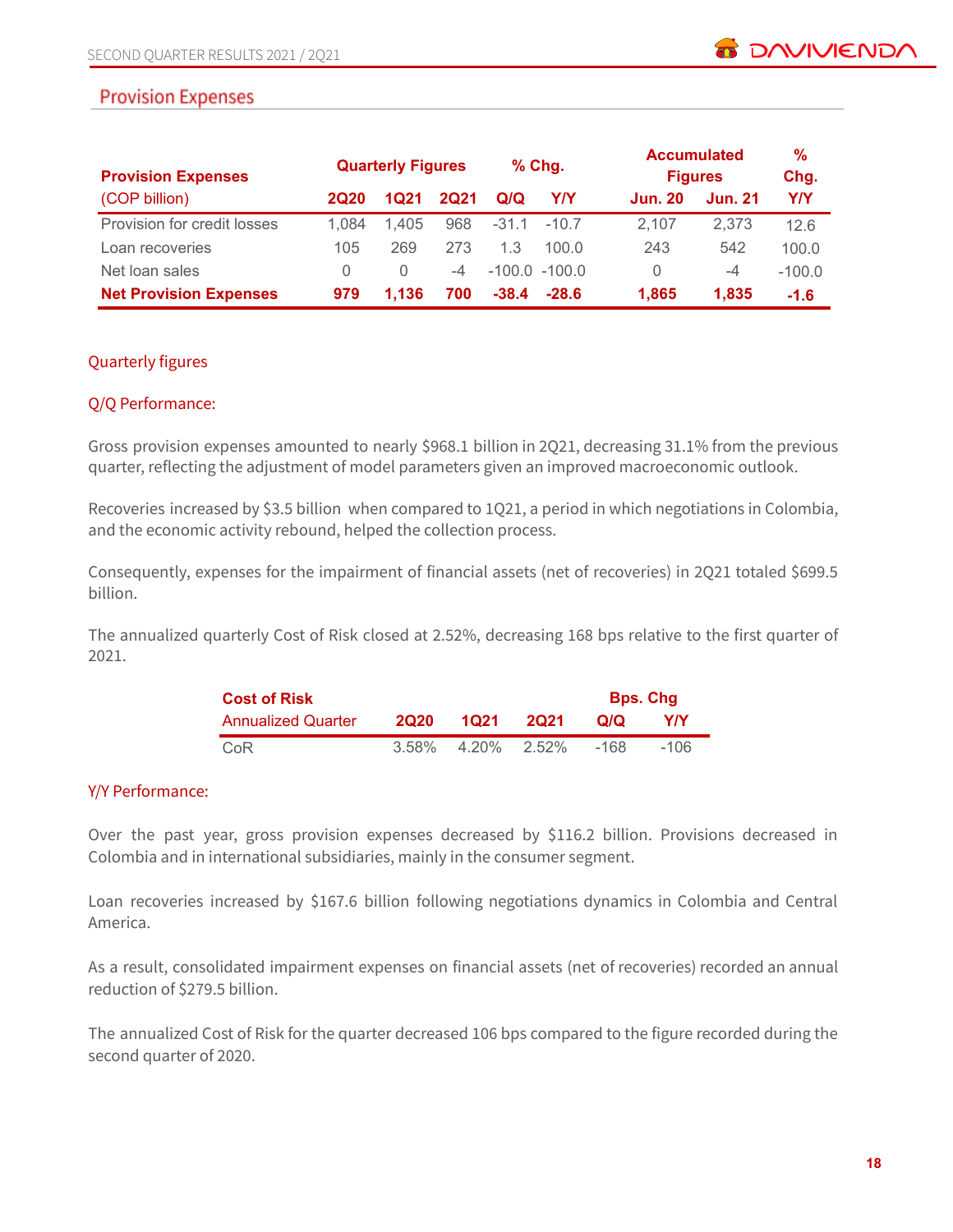#### Accumulated Figures

#### Y/Y Performance:

As of June 2021, provision expenses (net of recoveries) reached \$1.8 trillion, decreasing 1.6% relative to the accumulated figure for the same period in 2020. This performance reflects higher recoveries amounting to \$299.4 billion, which offset higher provision expenses amounting to \$266 billion.

The 12-month Cost of Risk<sup>8</sup> closed at 3.76%, 93 bps higher than the figure recorded in the previous year, because of increased provisioning expenses.

| <b>Cost of Risk</b> |             |             |      | <b>Bps. Chg</b> |     |
|---------------------|-------------|-------------|------|-----------------|-----|
| 12 months           | <b>2020</b> | 1021        | 2021 | Q/Q             | Y/Y |
| CoR                 | 2.83%       | 4.11% 3.76% |      | $-35$           | 93  |

# **Operating Income**

#### Quarterly figures

#### Q/Q Performance:

Net operating income totaled \$366.6 billion in the second quarter of the year. Figure higher than pre-pandemic levels. Relative to the previous quarter, operating income remained stable (down 0.2%).

In Colombia, operating income decreased 5.0%, mainly as a result of lower net fees and commission income linked to fewer credit and debit card transactions.

In Central America, net operating income increased 11.9% due to higher net fees and commission income and insurance operations.

#### Y/Y Performance:

Operating income increased 31.4% year-over-year due to higher net fees and commission income. This result was driven by the higher transaction volume recorded in the past few months and the strategy to reactivate charges, after the exoneration granted in March 2020 due to the COVID-19 outbreak.

In Colombia, operating income increased 32.9%, mainly driven by a 28.6% growth in net fees and commission income, followed by a 61.1% increase in service income. In international subsidiaries, operating income in USD increased 34.3% as a result of higher fees and commission income.

#### Accumulated Figures

#### Y/Y Performance:

Accumulated operating income as of June 2021 increased by 23.8% compared to the previous year, mainly due to higher net commission income related to the strategy to reactivate fees.

<sup>&</sup>lt;sup>8</sup> 12-months Cost of Risk = Accumulated Provision Expenses (12 months) / Gross Loans (Quarter Balance).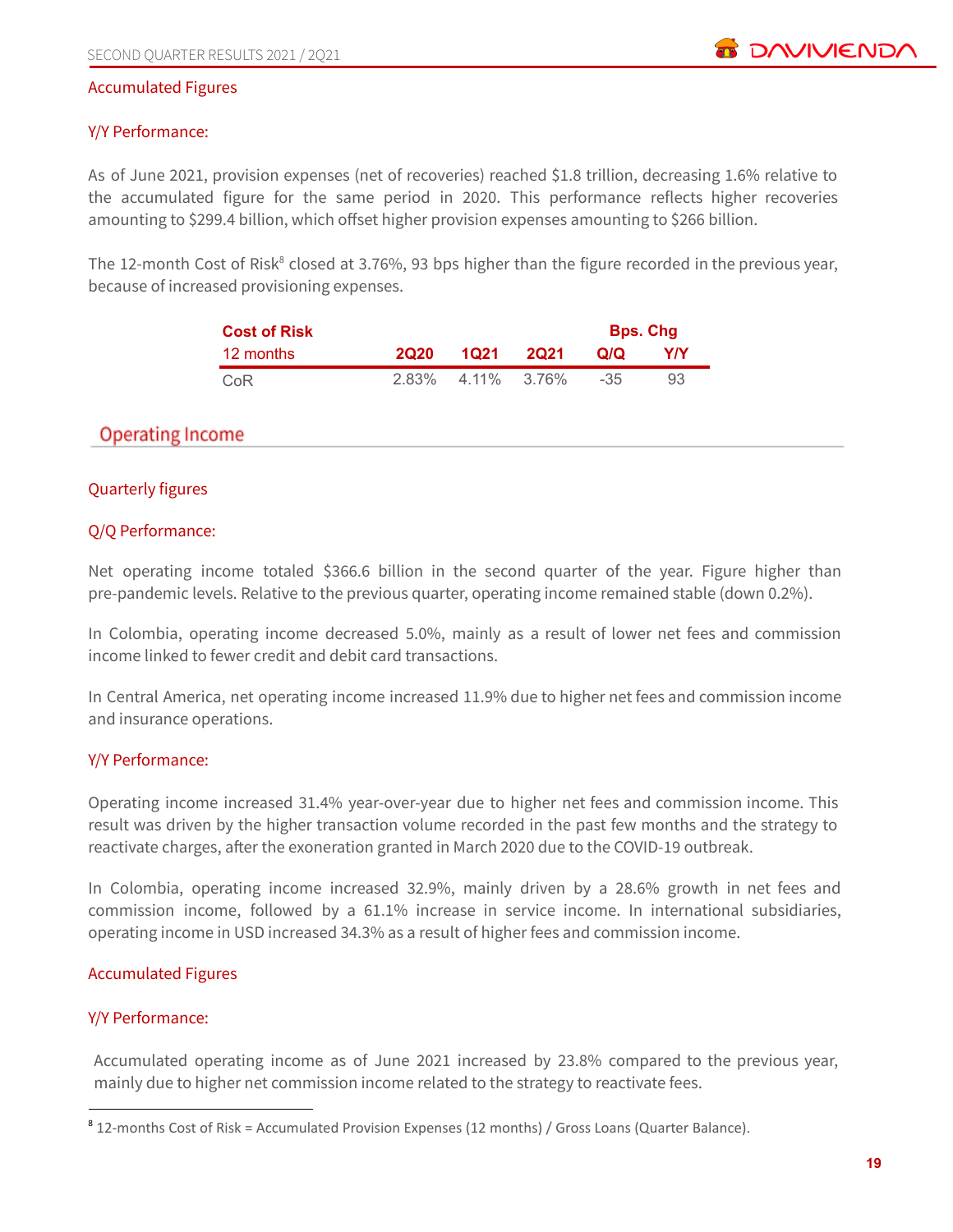# **Operating Expenses**

| <b>Operating Expenses</b>               |             |       | <b>Quarterly Figures</b> |      | $%$ Chg. | <b>Accumulated</b><br><b>Figures</b> |                | %<br>Chg. |
|-----------------------------------------|-------------|-------|--------------------------|------|----------|--------------------------------------|----------------|-----------|
| (COP billion)                           | <b>2Q20</b> | 1Q21  | <b>2Q21</b>              | Q/Q  | YN       | <b>Jun. 20</b>                       | <b>Jun. 21</b> | Y/Y       |
| <b>Personnel Expenses</b>               | 401         | 408   | 464                      | 13.7 | 15.7     | 815                                  | 873            | 7.1       |
| Operating Expenses and<br><b>Others</b> | 638         | 601   | 653                      | 8.7  | 2.3      | 1.205                                | 1.254          | 4.0       |
| <b>Total Expenses</b>                   | 1.039       | 1.009 | 1.117                    | 10.7 | 7.5      | 2.020                                | 2.126          | 5.3       |

#### Quarterly figures

#### Q/Q Performance:

In 1Q21, operating expenses totaled \$1.1 trillion, increasing 10.7% from the previous quarter, mainly due to higher personnel and operating expenses.

Consolidated personnel expenses increased 13.7%, mainly as a result of non-recurring personnel expenses within the collective agreement framework in Colombia. Operating and other expenses increased 8.7%, mainly due to Colombia's higher administrative expenses linked to insurance, advertising, and maintenance expenses.

As a result of higher operating expenses, the cost-to-income ratio for the quarter was 46.5%, 200 bps higher than in 1Q21.

| Cost-to-Income            | <b>Bps. Chg</b> |       |          |     |      |
|---------------------------|-----------------|-------|----------|-----|------|
| <b>Annualized Quarter</b> | <b>2020</b>     | 1021  | 2021     | Q/Q | YIY  |
| Cost-to-Income            | 48.7%           | 44.5% | $46.5\%$ | 200 | -220 |

#### Y/Y Performance:

Operating expenses in 2Q21 increased 7.5% relative to the second quarter of the previous year. This performance is mainly attributable to a 15.7% increase in personnel expenses, in line with quarterly trends.

In Colombia, personnel expenses increased 22.1%, due to non-recurring expenses, in line with quarterly trends. In international subsidiaries, operating expenses increased 7.9%, reflecting higher administrative expenses.

As operating income growth outpaced the increase in expenses, the annualized quarterly cost-to-income ratio decreased 200 bps compared to 2Q20.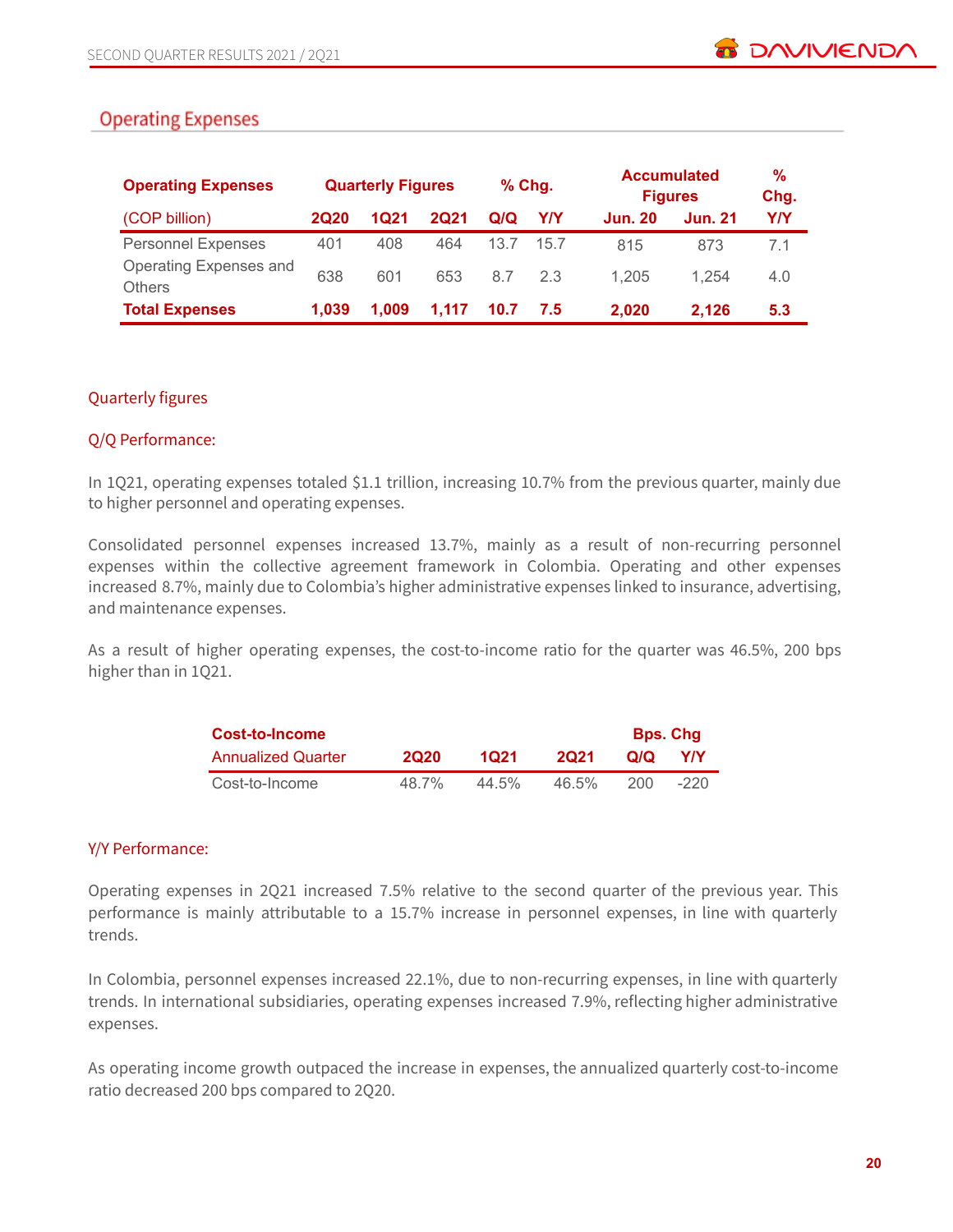#### Accumulated Figures

#### Y/Y Performance:

Accumulated operating expenses as of June 2021 reached \$2.1 trillion, a 5.3% increase relative to the accumulated figure a year earlier. This increase is mainly attributable to a 7.1% increase in personnel expenses as indicated previously. Additionally, operating expenses and others increased 4.0%.

The 12-month cost-to-income ratio closed the second quarter of the year at 46.3%, decreasing 100 bps year-over-year, reflecting higher income over the past 12 months.

|                          | <b>Cost-to-Income</b> |             |             |             |       | <b>Bps. Chg</b> |
|--------------------------|-----------------------|-------------|-------------|-------------|-------|-----------------|
|                          | 12 months             | <b>2Q20</b> | <b>1Q21</b> | <b>2Q21</b> | Q/Q   | Y/Y             |
|                          | Cost-to-Income        | 47.3%       | 46.9%       | 46.3%       | $-60$ | $-100$          |
| Taxes                    |                       |             |             |             |       |                 |
| <b>Quarterly figures</b> |                       |             |             |             |       |                 |
|                          | <b>Income Tax</b>     |             |             |             |       | $%$ Chg         |
|                          | Quarter               | <b>2Q20</b> | <b>1Q21</b> | <b>2Q21</b> | Q/Q   | <b>Y/Y</b>      |
|                          | Tax                   | 2           | 32          | 165         | 100.0 | 100.0           |

#### Q/Q and Y/Y Performance:

The income tax reached \$165.0 billion, increasing over both the quarter and the year, due to the higher income before taxes.

#### Accumulated Figures

#### Y/Y Performance:

The accumulated income tax as of June 2021 reached \$197 billion, increasing 111.8% relative to the previous year due to higher income before taxes which reached \$291.3 billion, and the use of a similar amount of tax benefits during both years.

As a result, the accumulated effective tax rate increased 5.7 pps over the year.

| <b>Tax Rate</b>           | Pps. Chq        |       |     |
|---------------------------|-----------------|-------|-----|
| Accumulated               | Jun. 20 Jun. 21 |       | Y/Y |
| <b>Effective Tax Rate</b> | $21.3\%$        | 27.0% | 57  |